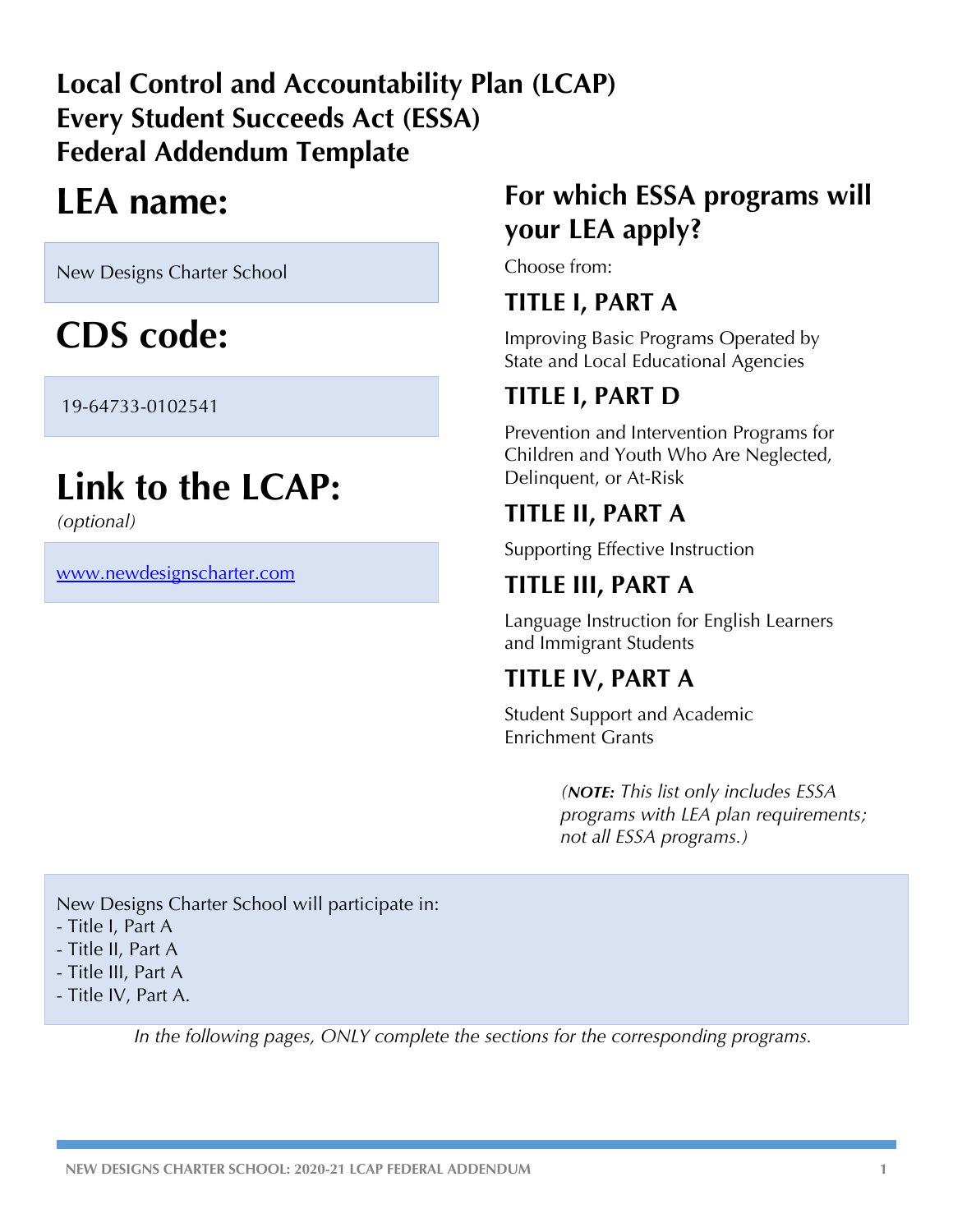## **Instructions**

The LCAP Federal Addendum is meant to supplement the LCAP to ensure that eligible LEAs have the opportunity to meet the Local Educational Agency (LEA) Plan provisions of the ESSA.

**The LCAP Federal Addendum Template must be completed and submitted to the California Department of Education (CDE) to apply for ESSA funding.** LEAs are encouraged to review the LCAP Federal Addendum annually with their LCAP, as ESSA funding should be considered in yearly strategic planning.

**The LEA must address the Strategy and Alignment prompts provided on the following page.** 

**Each provision for each program must be addressed,** unless the provision is not applicable to the LEA.

In addressing these provisions, LEAs must provide a narrative that addresses the provision **within the LCAP Federal Addendum Template.**

Under State Priority Alignment, state priority numbers are provided to demonstrate where an ESSA provision aligns with state priorities. This is meant to assist LEAs in determining where ESSA provisions may already be addressed in the LEA's LCAP, as it demonstrates the LEA's efforts to support the state priorities.

### The CDE emphasizes that **the LCAP Federal Addendum should not drive LCAP**

**development.** ESSA funds are supplemental to state funds, just as the LCAP Federal Addendum supplements your LCAP. LEAs are encouraged to integrate their ESSA funds into

their LCAP development as much as possible to promote strategic planning of all resources; however, this is not a requirement. In reviewing the LCAP Federal Addendum, staff will evaluate the LEA's responses to the ESSA plan provisions. There is no standard length for the responses. LEAs will be asked to clarify insufficient responses during the review process.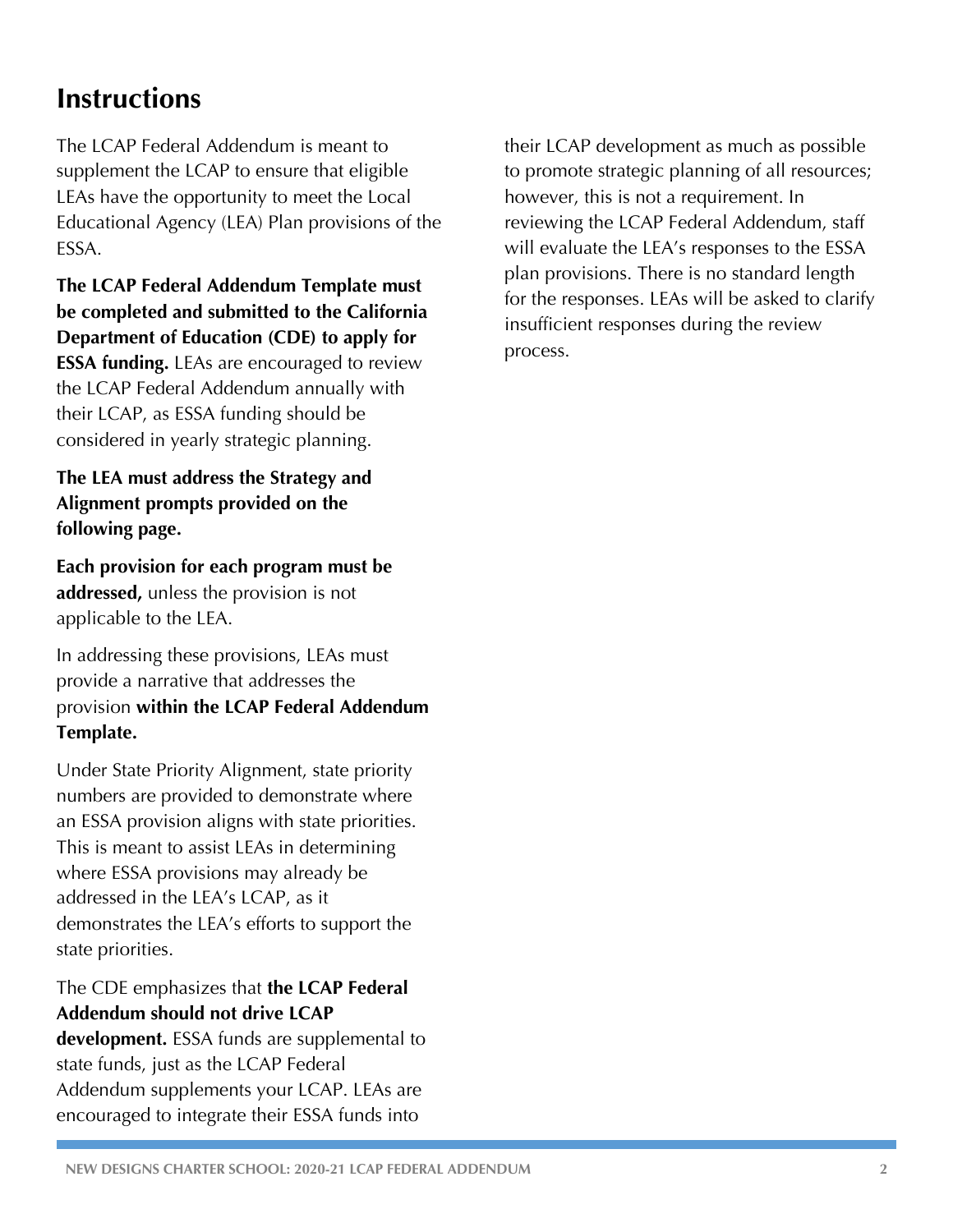California's ESSA State Plan significantly shifts the state's approach to the utilization of federal resources in support of underserved student groups. This LCAP Federal Addendum provides LEAs with the opportunity to document their approach to maximizing the impact of federal investments in support of underserved students.

The implementation of ESSA in California presents an opportunity for LEAs to innovate with their federally-funded programs and align them with the priority goals they are realizing under the state's Local Control Funding Formula (LCFF).

LCFF provides LEAs flexibility to design programs and provide services that meet the needs of students in order to achieve readiness for college, career, and lifelong learning. The LCAP planning process supports continuous cycles of action, reflection, and improvement.

Please respond to the prompts below, and in the pages that follow, to describe the LEA's plan for making the best use of federal ESEA resources in alignment with other federal, state, and local programs as described in the LEA's LCAP.

## **Strategy**

Explain the LEA's strategy for using federal funds to supplement and enhance local priorities or initiatives funded with state funds, as reflected in the LEA's LCAP. This shall include describing the rationale/evidence for the selected use(s) of federal funds within the context of the LEA's broader strategy reflected in the LCAP.

New Designs Charter School was founded in 2003 with the goal of developing an exemplary school offering high-quality, college-preparatory education to prepare students to succeed in a global, diverse, and technology-rich society. The school prepares students for post-secondary academic and career opportunities through excellent professional development for teachers; by encouraging the use of evidence-based teaching strategies in the classrooms; and by providing a curriculum that has enrichment and intervention programs for all students. Both middle and high school students are exposed to a wide-ranging curriculum. In high school, students choose among four career pathways in the areas of medicine, law, technology, finance, and engineering. The school is also cementing a datadriven culture that seeks to respond, and address felt needs in the school community in all areas covering academic, social-emotional, cultural and safety concerns.

New Designs Charter School is a WASC accredited public charter school serving 869 students in grades 6-12 with student demographics that include: 5.5% African American, 87.7% Hispanic, 6% Not Reported, 9.7% Students with Disabilities (SWD), 14% English Learners, 0.3% Foster Youth, 60.8% who qualify for free/reduced lunch, and 73% Socioeconomically Disadvantaged. Currently our school does not have any students identified as Homeless.

The *LCAP goals* drive the decisions regarding how both state and federal funds will be used.

- **GOAL #1:** Develop an infrastructure for ongoing collection, monitoring, disaggregation and analysis of multiple types of data (including student demographic and achievement data) in order to: inform instructional decisions; tailor research-based intervention programs; further develop SST to address the needs of all subgroups; measure program efficacy; ensure maximization of human, physical, and financial resources; that support the school's mission and goals.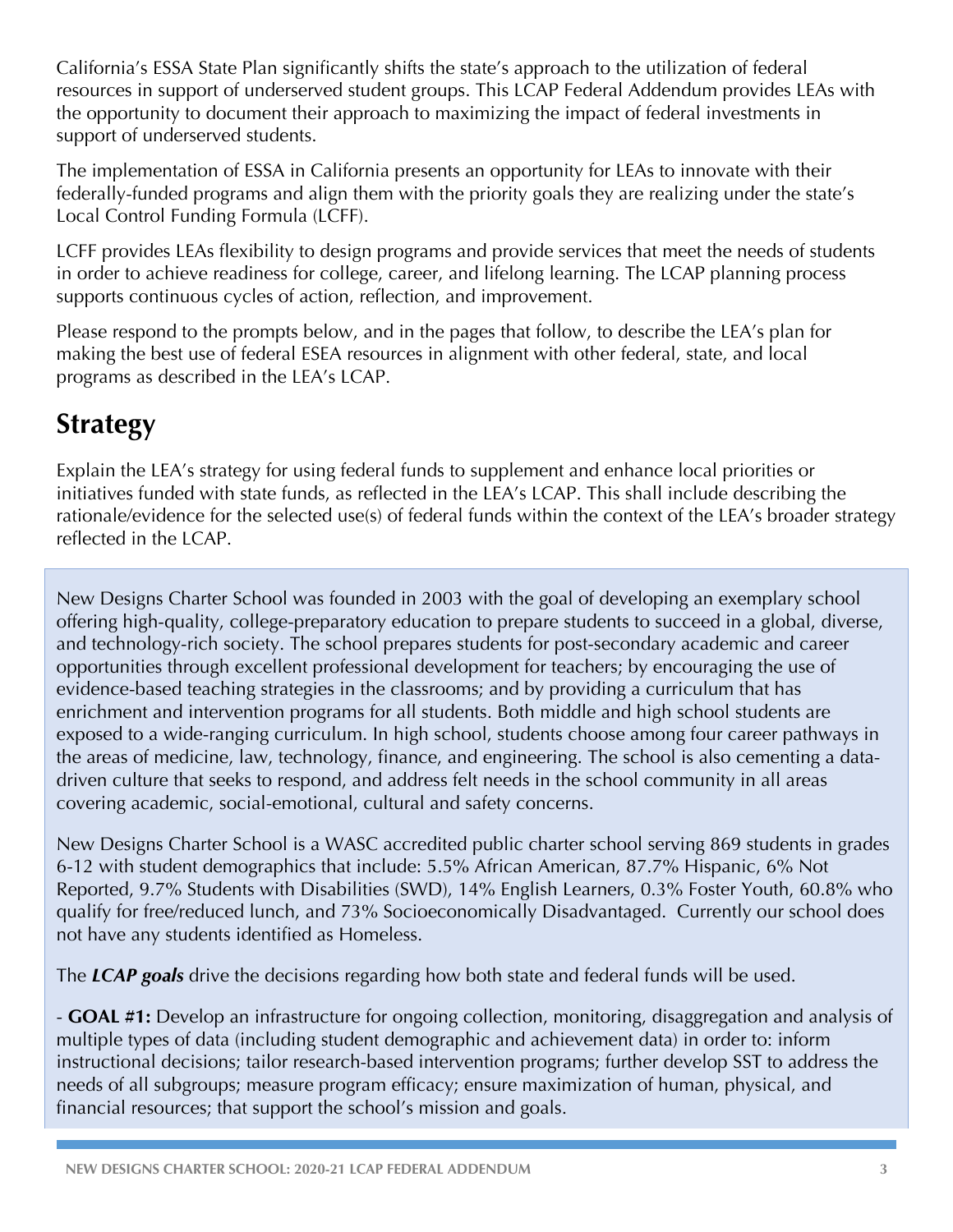- **GOAL #2**: Provide all students with high-quality instruction, a rigorous standards-aligned curriculum through student-centered/student-driven learning experiences, that will prepare all students to strive/excel as critical thinkers, effective communicators, agency, and collaborators in an ever-changing Global world and ensure their college and career readiness.

- **GOAL #3**: Improve student academic outcomes by effectively collaborating with parents, families and community partners to support student learning and achievement and provide a safe and welcoming learning environment.

A needs assessment was completed based on an analysis of multiple forms of data including student achievement data (CAASPP), Fall 2019 CA Schools Dashboard, survey findings and input from stakeholders through the LCAP process (certificated/classified/administrative staff, students, parents/community). Then, during the LCAP Annual Update process the actions/services, expenditures, and outcomes were reviewed to determine changes needed for the coming year. The combination of information gathered from the needs assessment and Annual Update provided the rationale for the use of federal funds for supplemental actions/services to meet the identified needs of students who are academically or behaviorally at-risk.

Stakeholders were actively involved in the LCAP process and discussions about the use of federal funds. This includes the Leadership team, Teachers, parents and students, in addition to ELAC, and the school's governing board. The board of trustees maintains multiple committees to help guide the actualization of the vision and priorities, including one on academics, leadership, and mission/vision. Building capacity among stakeholders resulted in an understanding that federal funding supplements state funds and are used for academic support for students in danger of failing or needing additional help to succeed.

The following is the school's Fall 2019 Dashboard which was used as part of the comprehensive needs assessment.

| <b>Student Group</b>                |             |             |       |             | Chronic Absenteeism Suspension Rate Graduation Rate College/Career English Language Arts Mathematics |        |
|-------------------------------------|-------------|-------------|-------|-------------|------------------------------------------------------------------------------------------------------|--------|
| All Students                        | <b>Blue</b> | <b>Blue</b> | Green | <b>Blue</b> | <b>Orange</b>                                                                                        | Orange |
| <b>English Learners</b>             | <b>Blue</b> | Green       | None  | None        | Orange                                                                                               | Red    |
| <b>Foster Youth</b>                 | None        | None        | None  | None        | None                                                                                                 | None   |
| Homeless                            | None        | None        | None  | None        | None                                                                                                 | None   |
| Socioeconomically Disadvantaged     | <b>Blue</b> | <b>Blue</b> | Green | <b>Blue</b> | <b>Orange</b>                                                                                        | Orange |
| <b>Students with Disabilities</b>   | Green       | <b>Blue</b> | None  | None        | Red                                                                                                  | Orange |
| African American                    | <b>Blue</b> | <b>Blue</b> | None  | None        | Yellow                                                                                               | Orange |
| American Indian or Alaska Native    | None        | None        | None  | None        | None                                                                                                 | None   |
| Asian                               | None        | None        | None  | None        | None                                                                                                 | None   |
| Filipino                            | None        | None        | None  | None        | None                                                                                                 | None   |
| Hispanic                            | <b>Blue</b> | <b>Blue</b> | Green | <b>Blue</b> | Orange                                                                                               | Orange |
| Native Hawaiian or Pacific Islander | None        | None        | None  | None        | None                                                                                                 | None   |
| White                               | None        | None        | None  | None        | None                                                                                                 | None   |
| Two or More Races                   | None        | None        | None  | None        | None                                                                                                 | None   |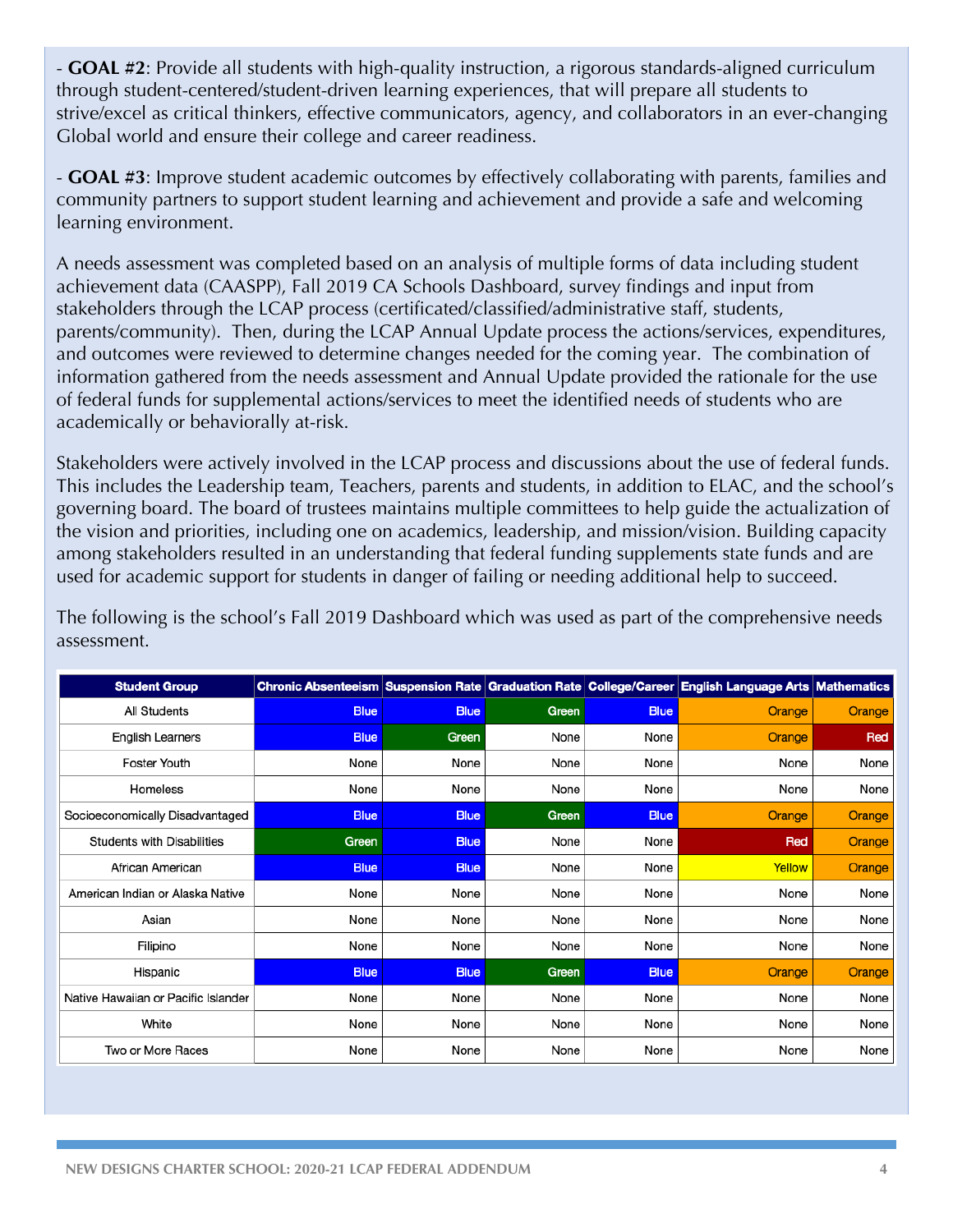As a result of SB820 and SB98, the LCAP was eliminated and charter schools that receive Title Funds are required to complete a SPSA for the 2020-21 school year to identify and report how Title Funds will be spent to support the school's goals and improve student and schoolwide outcomes.

## **Alignment**

Describe the efforts that the LEA will take to align use of federal funds with activities funded by state and local funds and, as applicable, across different federal grant programs.

The LCAP Goals define the priority areas for the New Designs Charter School. All actions and services implemented at the school are in support of at least one of the goals.

As a result of SB820 and SB98, the LCAP was eliminated and charter schools that receive Title Funds are required to complete a SPSA for the 2020-21 school year to identify and report how Title Funds will be spent to support the school's goals and improve student and schoolwide outcomes.

The participating stakeholder groups (parents, staff, students) are aware of how federal funds should be used to supplement and enhance programs and services funded with state funds.

The 2020-21 SPSA provides goals, actions/services, annual measurable outcomes, and federal funding (Title funding) amounts which has been shared with stakeholder for input. The SPSA will be approved by the governing board on December 14, 2020; along with the 2020-21 LCAP Federal Addendum (revision).

Both the 2020-21 SPSA and 2020-21 LCAP Federal Addendum will be uploaded to the school's website.

The alignment and coherence of the actions and services planned to address the SPSA is illustrated by this example in the area of professional development that is designed to identify and implement a sequence of interventions that address the needs of each student.

All teachers participated in 4-weeks (of intensive summer professional development prior to the start of the 2020-21 school year, weekly professional development during the academic year; for all teachers focused on data analysis of student work and assessment; and developing plans to improve student achievement across all student groups, and accelerate student learning, during the academic year.

The engagement of stakeholders is critical to the charter's decisions regarding expenditures of LCFF and federal funds. This process includes teachers, Educational Specialists, EL specialist, Paraprofessionals, students, parents, community and Board members in the data analysis, in developing growth targets, and in reflecting on what is working and where further support is needed. Resource allocation is aligned and maximized to meet the needs of students. The SPSA stakeholder engagement process is combined with input from ELAC, as well as survey results to ensure all voices are heard.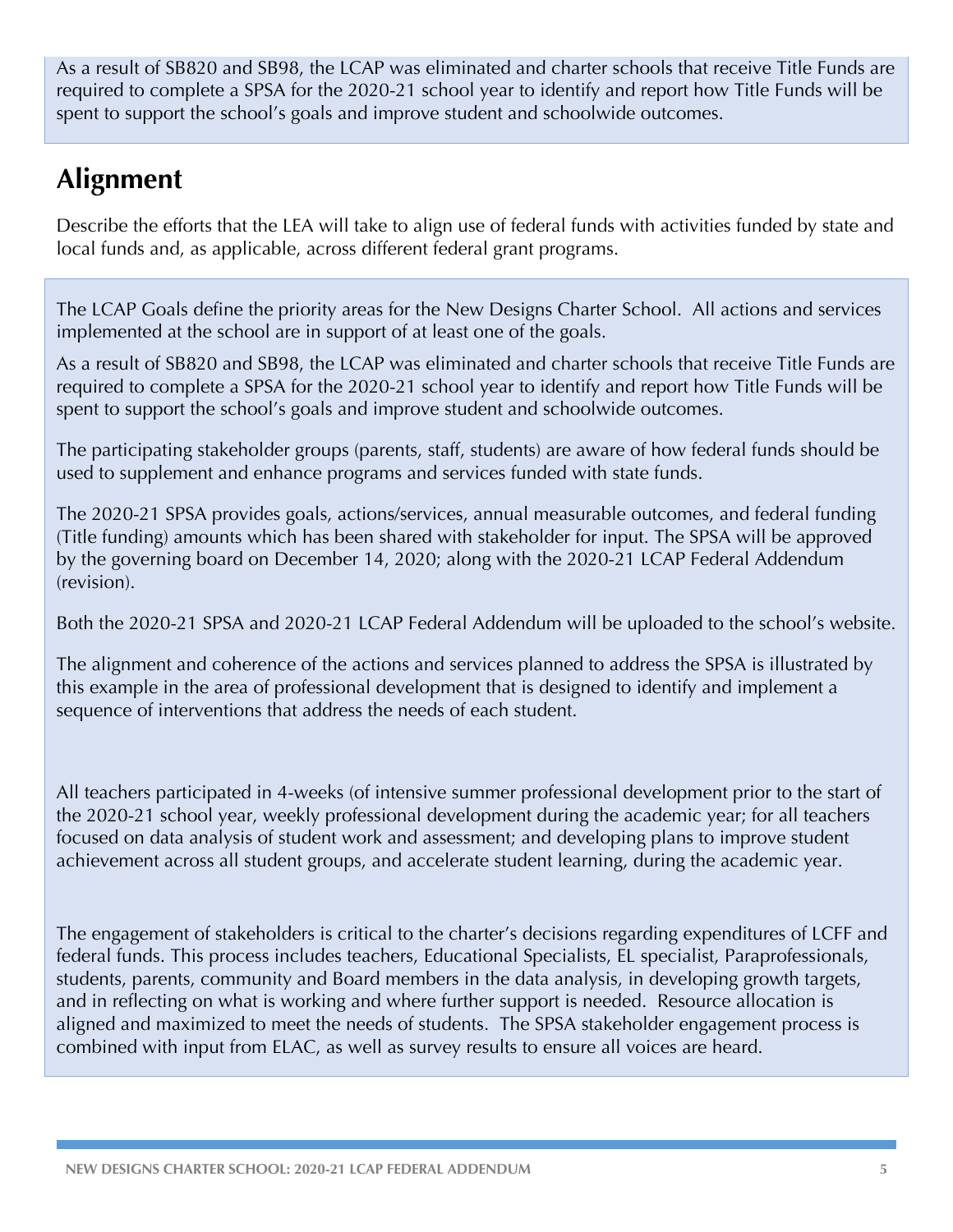## **ESSA Provisions Addressed Within the LCAP**

Within the LCAP an LEA is required to describe its goals, and the specific actions to achieve those goals, for each of the LCFF state priorities. In an approvable LCAP it will be apparent from the descriptions of the goals, actions, and services how an LEA is acting to address the following ESSA provisions through the aligned LCFF state priorities and/or the state accountability system.

## **TITLE I, PART A**

## **Monitoring Student Progress Towards Meeting Challenging State Academic Standards**

| <b>ESSA SECTION</b> | <b>STATE PRIORITY ALIGNMENT</b>       |
|---------------------|---------------------------------------|
| $1112(b)(1)$ (A-D)  | $\vert$ 1, 2, 4, 7, 8 (as applicable) |

Describe how the LEA will monitor students' progress in meeting the challenging state academic standards by:

- (A) developing and implementing a well-rounded program of instruction to meet the academic needs of all students;
- (B) identifying students who may be at risk for academic failure;
- (C) providing additional educational assistance to individual students the LEA or school determines need help in meeting the challenging State academic standards; and
- (D) identifying and implementing instructional and other strategies intended to strengthen academic programs and improve school conditions for student learning.

## **Overuse in Discipline Practices that Remove Students from the Classroom**

| <b>ESSA SECTION</b> | <b>STATE PRIORITY ALIGNMENT</b> |
|---------------------|---------------------------------|
| 1112(b)(11)         | 6 (as applicable)               |

Describe how the LEA will support efforts to reduce the overuse of discipline practices that remove students from the classroom, which may include identifying and supporting schools with high rates of discipline, disaggregated by each of the student groups, as defined in Section 1111(c)(2).

### **Career Technical and Work-based Opportunities**

| <b>ESSA SECTION</b> | <b>STATE PRIORITY ALIGNMENT</b> |
|---------------------|---------------------------------|
| $1112(b)(12)(A-B)$  | , 7 (as applicable)<br>4,7      |

If determined appropriate by the LEA, describe how such agency will support programs that coordinate and integrate:

(A) academic and career and technical education content through coordinated instructional strategies, that may incorporate experiential learning opportunities and promote skills attainment important to in-demand occupations or industries in the State; and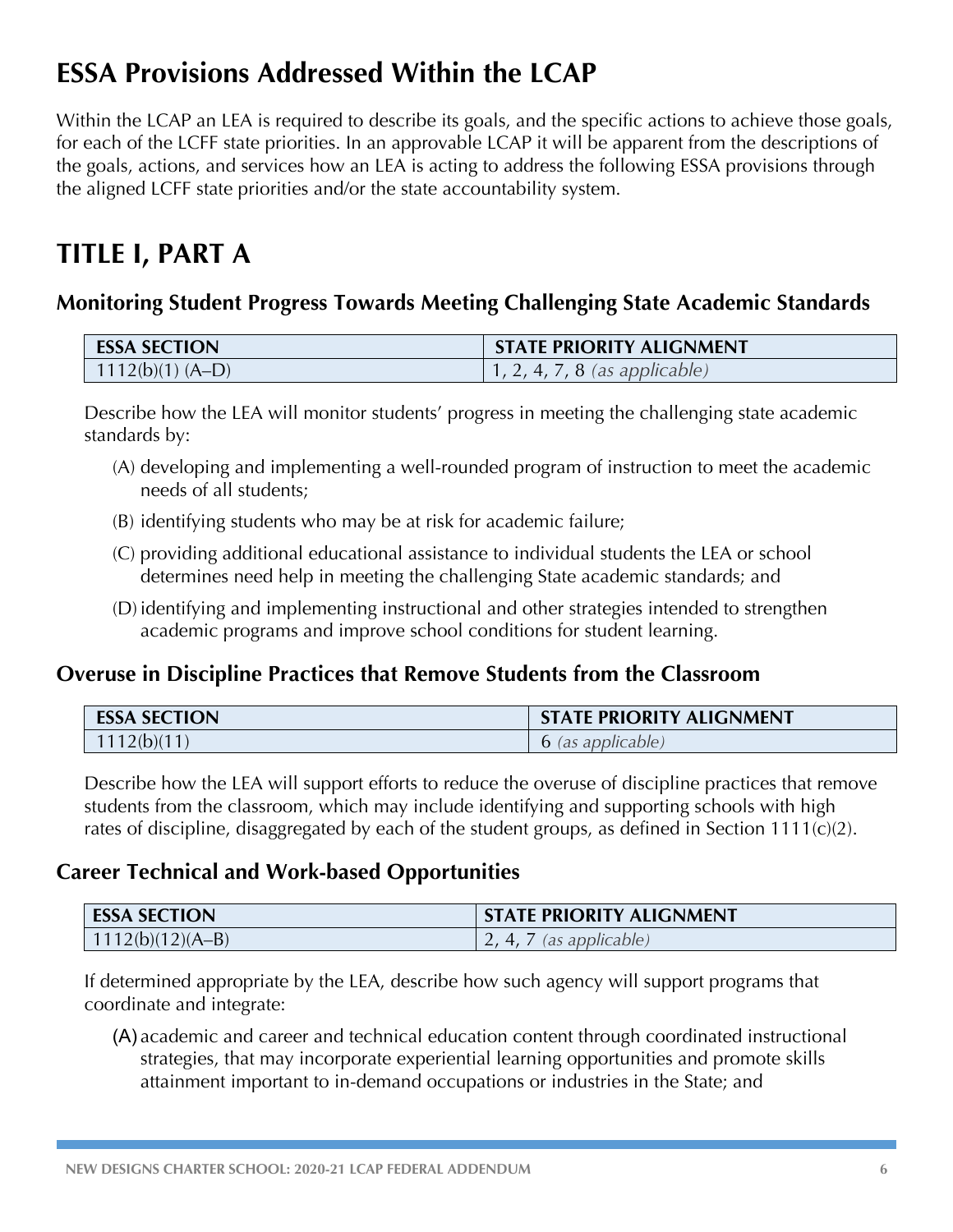(B) work-based learning opportunities that provide students in-depth interaction with industry professionals and, if appropriate, academic credit.

## **TITLE II, PART A**

## **Title II, Part A Activities**

| <b>ESSA SECTION</b> | <b>STATE PRIORITY ALIGNMENT</b> |
|---------------------|---------------------------------|
| 2102(b)(2)(A)       | . 4 (as applicable)             |

Provide a description of the activities to be carried out by the LEA under this Section and how these activities will be aligned with challenging State academic standards.

## **TITLE III, PART A**

### **Parent, Family, and Community Engagement**

| <b>ESSA SECTION</b> | <b>STATE PRIORITY ALIGNMENT</b> |
|---------------------|---------------------------------|
| 3116(b)(3)          | $\rightarrow$ 6 (as applicable) |

Describe how the eligible entity will promote parent, family, and community engagement in the education of English learners.

## **ESSA Provisions Addressed in the Consolidated Application and Reporting System**

An LEA addresses the following ESSA provision as part of completing annual reporting through the Consolidated Application and Reporting System (CARS).

## **TITLE I, PART A**

### **Poverty Criteria**

| <b>ESSA SECTION</b> | <b>STATE PRIORITY ALIGNMENT</b> |
|---------------------|---------------------------------|
| 1112(b)(4)          | N/A                             |

Describe the poverty criteria that will be used to select school attendance areas under Section 1113.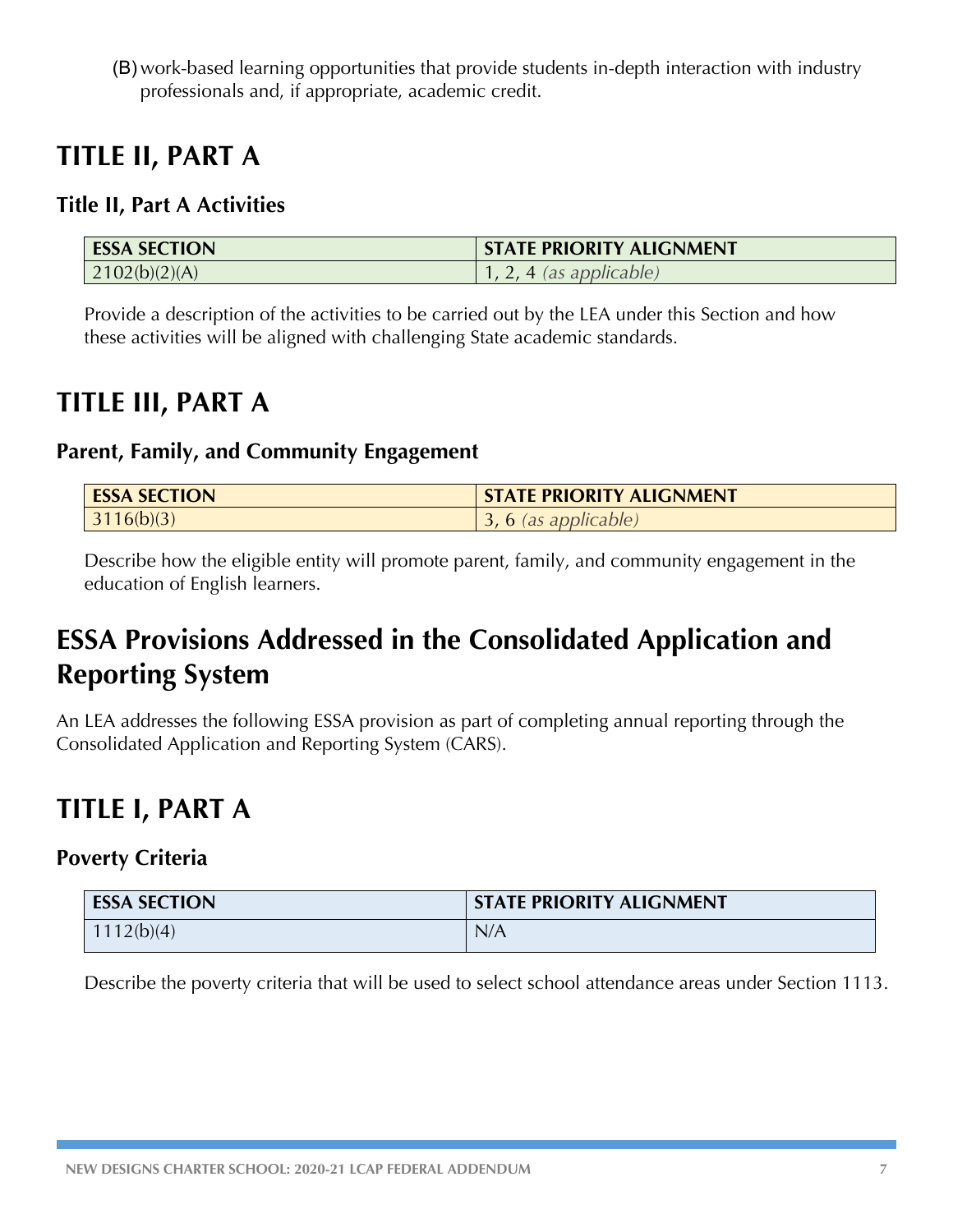## **ESSA Provisions Not Addressed in the LCAP**

For the majority of LEAs the ESSA provisions on the following pages do not align with state priorities. **Each provision for each program provided on the following pages must be addressed**, unless the provision is not applicable to the LEA. In addressing these provisions, LEAs must provide a narrative that addresses the provision **within this addendum**.

As previously stated, the CDE emphasizes that the LCAP Federal Addendum should not drive LCAP development. ESSA funds are supplemental to state funds, just as the LCAP Federal Addendum supplements your LCAP. LEAs are encouraged to integrate their ESSA funds into their LCAP development as much as possible to promote strategic planning of all resources; however, this is not a requirement. In reviewing the LCAP Federal Addendum, staff will evaluate the LEA's responses to the ESSA plan provisions. There is no standard length for the responses. LEAs will be asked to clarify insufficient responses during the review process.

## **TITLE I, PART A**

## **Educator Equity**

ESSA SECTION 1112(b)(2)

Describe how the LEA will identify and address, as required under State plans as described in Section 1111(g)(1)(B), any disparities that result in low-income students and minority students being taught at higher rates than other students by ineffective, inexperienced, or out-of-field teachers.

### **THIS ESSA PROVISION IS ADDRESSED BELOW:**

Not applicable to charter schools.

### **Parent and Family Engagement**

ESSA SECTIONS 1112(b)(3) and 1112(b)(7)

Describe how the LEA will carry out its responsibility under Section 1111(d).

Describe the strategy the LEA will use to implement effective parent and family engagement under Section 1116.

#### **THIS ESSA PROVISION IS ADDRESSED BELOW:**

New Designs Charter School engaged its stakeholders (Principal, Assistant Principal, High School Dean Counselors, RSP Teacher, EL Specialist, and Department Chairs, Governing Board, and parents/guardians including those representing unduplicated pupils and Students with Disabilities, in the development of the school's Title I Parent and Family Engagement Policy.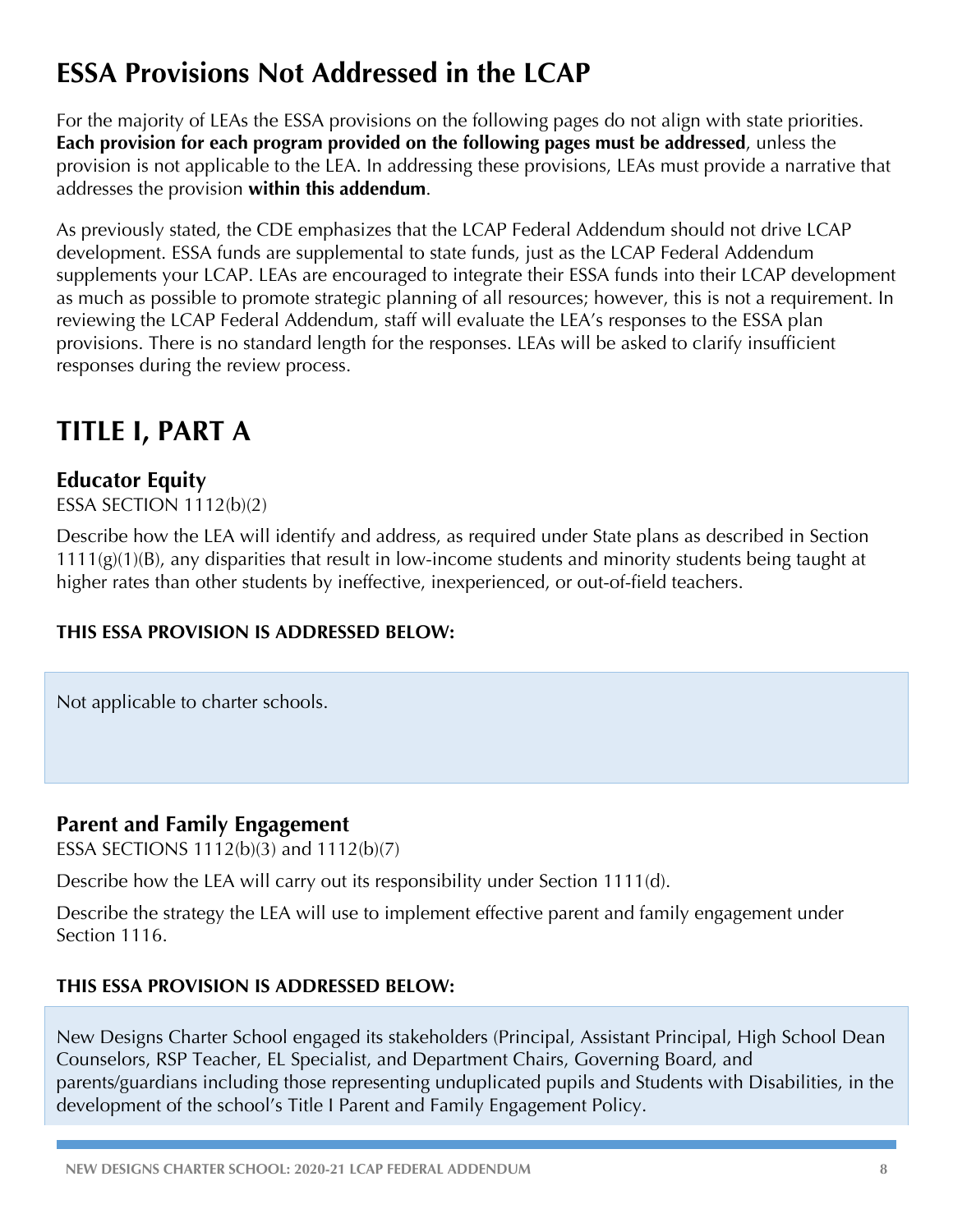Normally, this policy is reviewed and evaluated annually by the School Site Council (SSC) and ELAC to measure effectiveness and address any areas of need based on input from stakeholders. However, Per Section 70 of SB820 Charter Schools are not required to have a School Site Council for the 2020-21 school year.

As a result of SB820 and SB98, the LCAP was eliminated and charter schools that receive Title Funds are required to complete a SPSA for the 2020-21 school year to identify and report how Title Funds will be spent to support the school's goals and improve student and schoolwide outcomes. The stakeholder engagement requirements for the SPSA are the same as for the Learning Continuity & Attendance Plan per SB820.

The Title I Parent & Family Engagement Policy is then distributed and discussed in detail with all incoming/continuing families along with the Parent/Student Handbook led by the Principal. Interpreter services are provided and also made available upon request.

As a result of the COVID-19 pandemic, instruction has shifted to virtual (distance learning and hybrid instruction); and all meetings take place virtually via Zoom.

Our school communicates with families on a regular basis especially during distance learning to ensure their needs are being met and students are participating, engaged and learning.

The school's calendar of events for families that includes parent education workshops, ELAC Meetings, Parent Workshops, Coffee with the Principal, Parent/Teacher Conferences, Parent/student orientation, schoolwide events, Governing Board, and Parent Meetings are uploaded to the school's website and currently take place virtually as a result of the COVID-19 pandemic.

New Designs Charter School uses a multitude of methods including phone calls to every household to promote, invite and engage parents/families to participate at these venues (ELAC, Parent Meetings, Schoolwide events, Coffee with the Principal, Governing Board). Facilitated by Principal, the focus is on understanding the State academic standards, state-mandated assessments, local assessments (iReady ELA & Math, PSAT, SAT), how to monitor their child's academic progress (i.e. reading, writing, and math strategies); strategies and resources available to support their child to improve academically (including Students with Disabilities), including social-emotional supports & interventions, social media, technology use (integrity/plagiarism); all of which are methods to improve the achievement of their child, and foster parental involvement, and in alignment with the school's implementation of a Multitiered System of Supports (MTSS). Additionally, our school plans to host workshops for families on how to access the school's PowerSchool Parent Portal where families can also communicate with school staff, teachers, and monitor their child's academic progress.

New Designs Charter School staff participate in staff development that focuses on methods to engage, elicit, communicate and involve parents/families to our school; and collaborate as equal partners in their child's education; as outlined in our school's LCAP Goal #3. Our school administers a parent/family survey annually to gather input/feedback on our school's program, LCAP Goals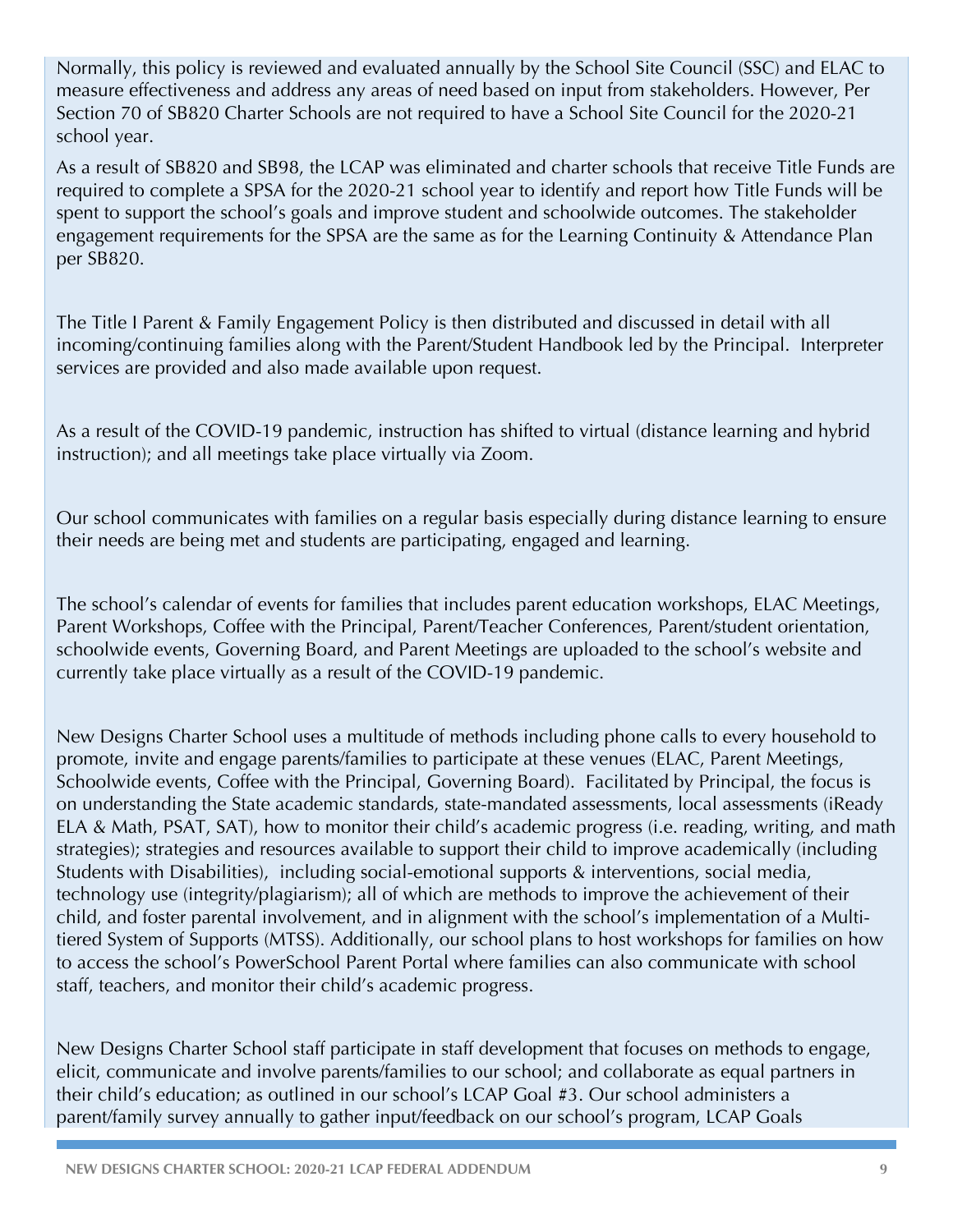Actions/services, school connectedness, safety, and to assess how well our staff communicates and engages parents/families in their child's education. The Parent survey also provides us the opportunity to solicit additional parent input on topics for future parent workshops, methods to improve communication with parents/families. The Parent surveys are reviewed and analyzed by the school's Leadership team and then presented to the entire staff, governing board; and parents; which informs our Title I Parent & Family Engagement Policy as well as our school's LCAP.

California's compulsory education laws continue to apply for all persons between the ages of 6-18 and not otherwise exempted under the law. A student who does not participate daily in either in-person instruction or distance learning shall be deemed absent by the School in violation of compulsory education laws. The School's attendance policy and procedures continue to apply and can be found in the 2020-2021 Family Handbook. Daily participation in distance learning may include, but is not limited to, evidence of participation in online activities, completion of regular assignments, completion of assessments, and contacts between School employees and students or parents or guardians.

Interpreter services are available for all schoolwide events, parent meetings, parent workshops, and upon request. Many of our staff are also bilingual. Materials sent home are translated to Spanish (the language identified by parents in the Home Language Survey; and in the parent survey), which serve to inform family members who have limited English Proficiency; and family of migratory children. Accommodations as appropriate will also be made for family members with disabilities including providing information and school reports in a format (to the extent practicable) in a language that parents understand.

Our school administers a Parent survey at least annually to gather input/feedback on our school's program, LCAP Goals Actions/services, school connectedness, safety, and to assess how well our staff communicate and engage parents in their child's education. The Parent surveys are reviewed and analyzed by the school's Leadership Team; then presented to the entire staff, governing board; and parents; which also informs our Title I Parent & Family Engagement Policy as well as our school's LCAP.

For the 2020-21 school year, New Designs Charter School has developed a SPSA to meet federal requirements.

## **Schoolwide Programs, Targeted Support Programs, and Programs for Neglected or Delinquent Children**

ESSA SECTIONS 1112(b)(5) and 1112(b)(9)

Describe, in general, the nature of the programs to be conducted by the LEA's schools under sections 1114 and 1115 and, where appropriate, educational services outside such schools for children living in local institutions for neglected or delinquent children, and for neglected and delinquent children in community day school programs.

Describe how teachers and school leaders, in consultation with parents, administrators, paraprofessionals, and specialized instructional support personnel, in schools operating a targeted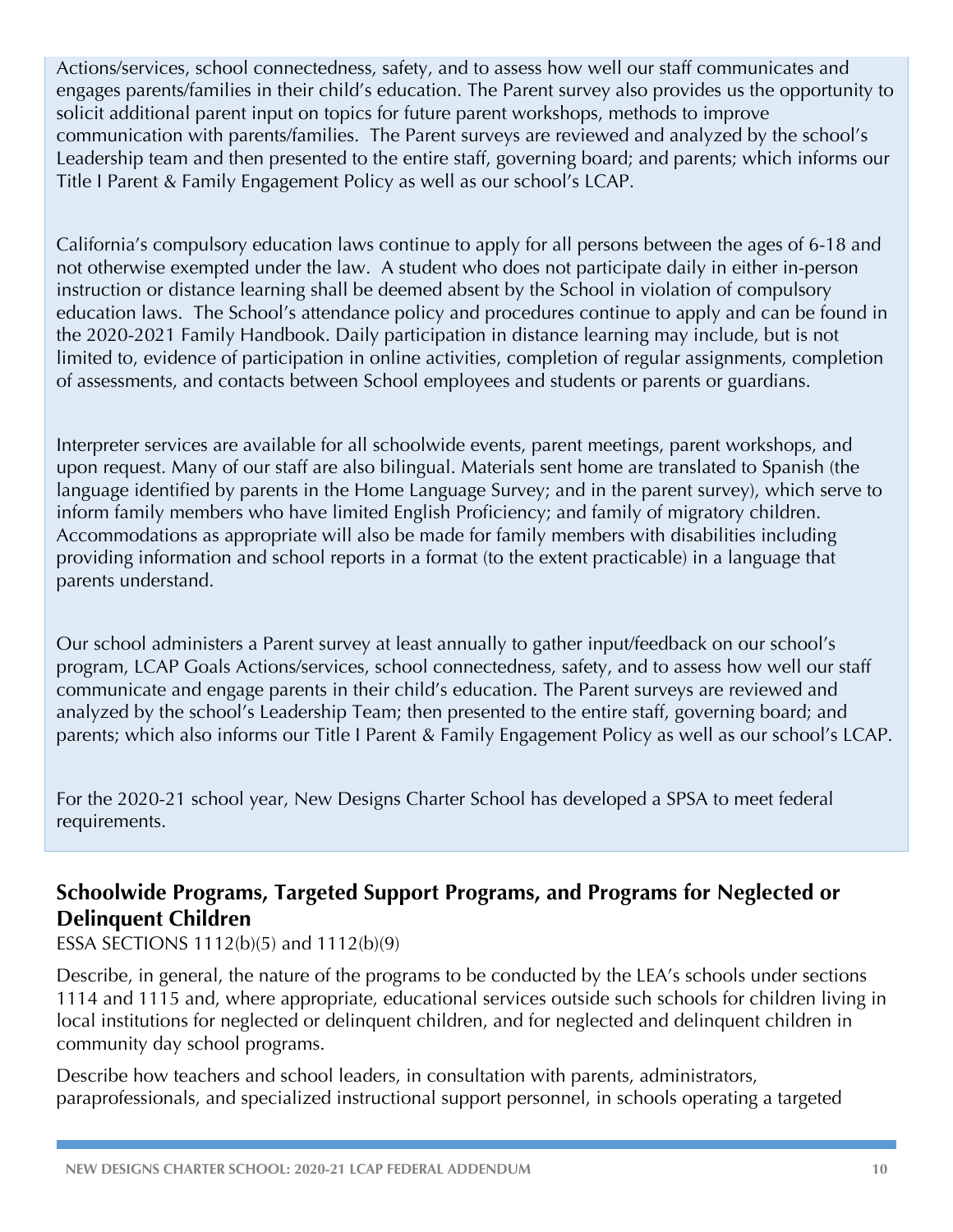assistance school program under Section 1115, will identify the eligible children most in need of services under this part.

#### **THIS ESSA PROVISION IS ADDRESSED BELOW:**

New Designs Charter School operates a Title I Schoolwide Program, to improve academic achievement throughout the school so that all students, particularly the lowest-achieving students, can demonstrate proficiency on the State's academic standards (34 CFR 200.25[a][1]). The improved achievement is to result from improving the entire educational program of the school (34 CFR 200.25[a][2]).

The engagement of stakeholders is critical to the school's decisions regarding expenditures of LCFF and federal funds. The LCAP process includes stakeholders such as teachers (including Special Education and EL), paraprofessionals, students, parents, community and Board members in the data analysis, in developing growth targets, and in reflecting on what is working and where further support is needed. Resource (state and federal) allocation is aligned and maximized to meet the needs of students. The LCAP stakeholder engagement process includes input from stakeholders at meetings, as well as survey results, to ensure all voices are heard. The process includes evaluating the impact of current programs through the Annual Update, which informs revisions to the Goals, Actions, and Services is effective and transparent.

New Designs Charter School does not have any students living in local institutions for neglected or delinquent children or attending school in community day school programs.

For the 2020-21 school year, New Designs Charter School has implemented the Learning Continuity & Attendance Plan Stakeholder Engagement Process, for the development of the school's 2020-21 SPSA, as required per Section 70 of SB820.

The Comprehensive Needs Assessment was conducted to identify subject areas and skills that need to be improved and help identify the specific academic needs of students and student groups which are not yet achieving the CA State Academic standards (34CFR 200.26(a)(1)(i)(B). The Comprehensive Needs Assessment was based on academic achievement data for all students and further disaggregated by student groups, including migratory children, particularly the needs of those students who are failing or are at risk of failing, to meet the challenging State academic standards. Our school identified factors and developed support systems to address the needs of our lowest-performing students that were not demonstrating proficiency on the State's academic standards. The Comprehensive Needs Assessment served to identify the students (and student groups) who were not demonstrating proficiency, but also the subject area (ELA & Math), and to develop an Action Plan to address the academic needs of these students and provide evidence-based targeted academic intervention to close the achievement gap.

The Comprehensive Needs Assessment was developed with the input and involvement of all stakeholders (Principal, Assistant Principal, High School Dean Counselors, RSP Teacher, EL Specialist, and Department Chairs, and parents/guardians including those representing unduplicated pupils and Students with Disabilities).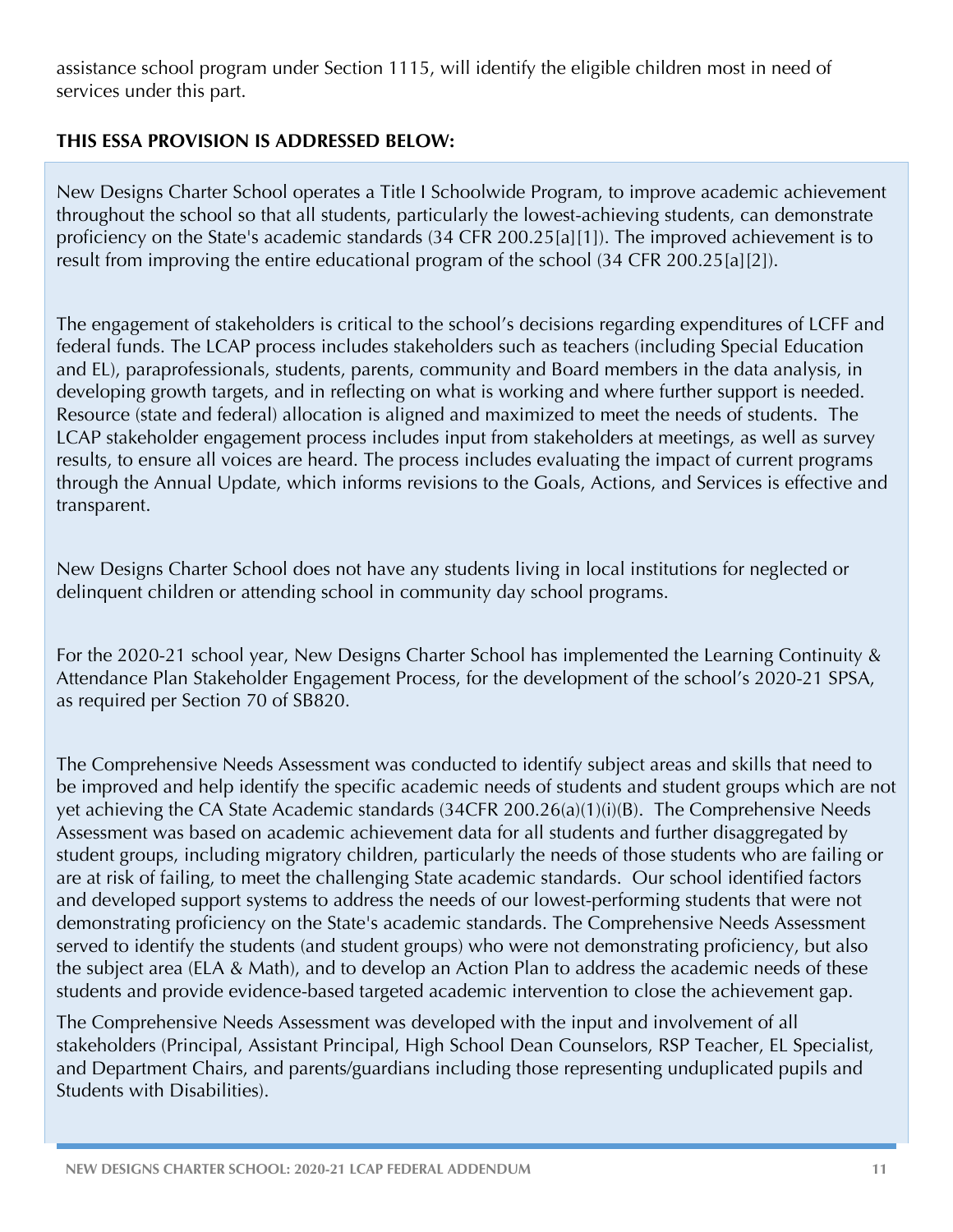For the 2020-21 school year, as a charter school, our school's SPSA served as the Schoolwide Plan (SWP) Development, a comprehensive plan that: Developed with the involvement of parents and other members of the community to be served and individuals who will carry out such plan (ESSA Section 1114[b][2]; 34 CFR 200.26[a][2]). The SPSA (SWP Plan) is monitored regularly by the Director in collaboration with Leadership team, ELAC, and shared with parents and staff to seek input. Our school's SPSA provides descriptions of strategies our school will implement to address the academic needs of our students, including opportunities for our students to meet the challenging State academic standards (ESSA Section 1114[b][7][A][i]); strengthen our school's academic program, by providing additional academic intervention/support, including support courses and activities necessary to provide a wellrounded education; and address the needs of all students at our school but especially those at risk of not meeting the challenging State Academic Standards which is now integrated into our Multi-tiered System of Supports (MTSS) – as detailed in our school's LCAP.

As a result of SB820 and SB98, the LCAP was eliminated and charter schools that receive Title Funds are required to complete a SPSA for the 2020-21 school year to identify and report how Title Funds will be spent to support the school's goals and improve student and schoolwide outcomes. Per Section 70 of SB820 Charter Schools are not required to have a School Site Council for the 2020-21 school year.

To address the academic needs the school will use *Title I Funds to fund the following actions* as outlined in the school's 2020-21 SPSA:

- *Instructional Aides* under the supervision of and collaboration with the Math teacher will provide push-in support during synchronous instruction; and one-on-one and small group instruction during asynchronous instruction. The Instructional Aide will provide targeted support for students struggling in math courses. (Title I)

- *Intervention Teachers* for ELA and Math ACE Intervention courses for middle school students (grades 6-8). All students in Middle School will be administered a diagnostic assessment that will be used for ACE course placement to address the learning gaps and accelerate student learning towards grade level mastery and in preparation for the secondary level college preparatory math courses. Intervention (ACE) courses are a supplemental course in addition to the Core ELA and Math course. (Title I)

- New Designs Charter School will offer *Intersession*, for high school students that are credit deficient. Intersession will be an 8-week intensive after-school credit recovery program using *APEX Online Learning*, and *credentialed teachers* will provide supplemental support to further scaffold instruction, and provide additional academic targeted support to ensure students succeed academically. The purpose of intersession is to reduce high school dropout rates and ensure students are on track to graduate in 4 years. (Title I)

- *Study Island Benchmark Assessments* are standards aligned and provide a baseline measure of each student's current level of proficiency on grade level standards. Reporting includes student performance by category, standard and individual assessment item that is used by educators to inform instruction. Study Island assessment items are built from CCSS and aligned to CAASPP assessments; Study Island intervention is provided to all students that are struggling academically in grades 6-12. (Title I)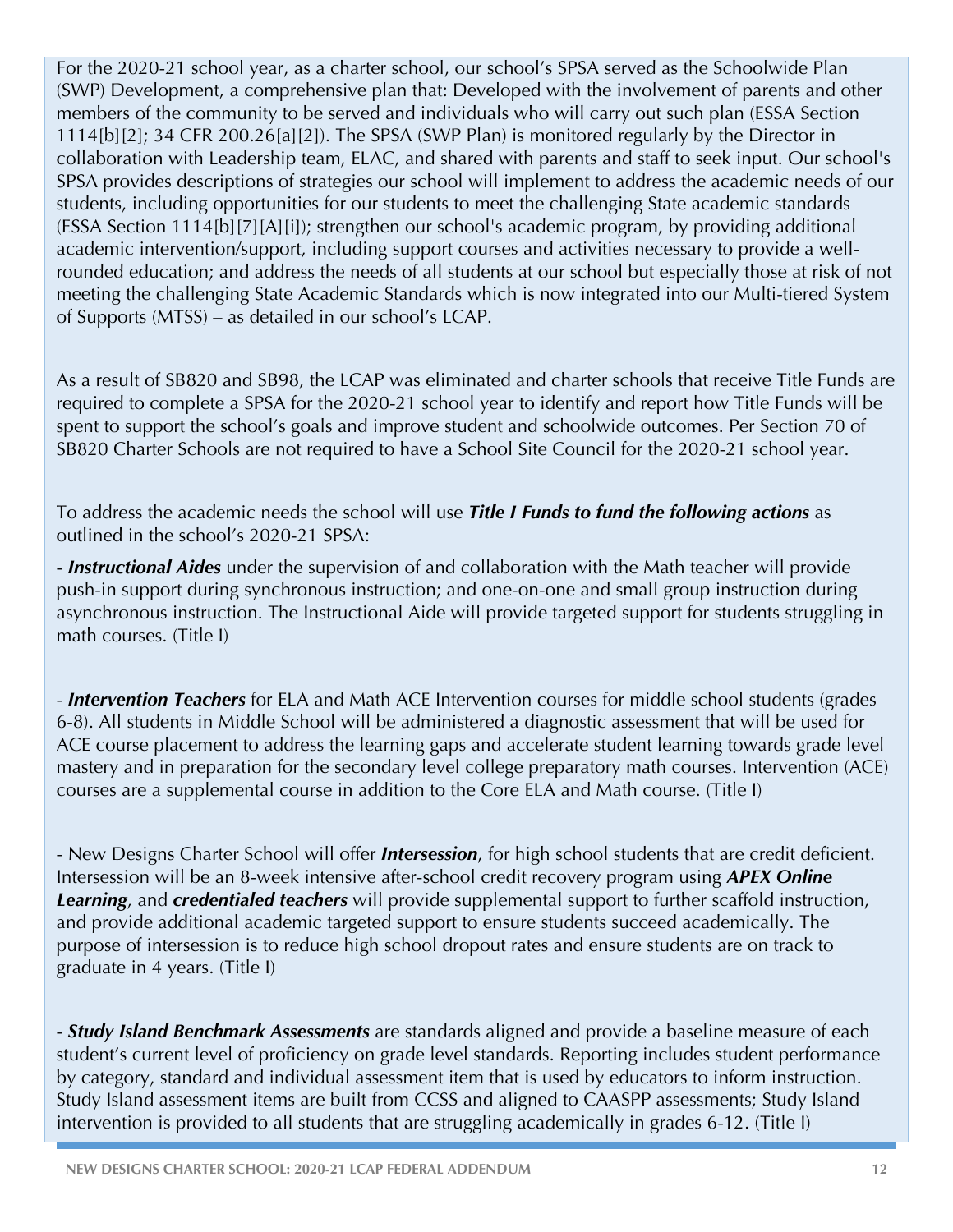- *iReady Assessments* are an adaptive and comprehensive evidence-based assessment with an instructional program that empowers educators with actionable insight into student needs. iReady is also a diagnostic tool used to create a personalized learning plan for students, that monitors student progress over time and provides evidence-based intervention differentiated for each student. iReady assessments in reading and math will be administered to all students in grades 6-12 and disaggregated by student group and grade level and shared with teachers to inform instruction and areas for growth and with parents/students to communicate their student's strengths, areas of need and goal setting. (Title I)

- As a college-preparatory charter school, all students are prepared and required to take the *Pre-SAT* in grade 10; and *SAT/ACT* in grade 11 as part of college/university pre-requisite. All students participate in a PSAT/SAT/ACT Bootcamp in preparation for the college entrance examination. (Title I)

TAS: Not applicable.

Neglected or delinquent: Not applicable.

### **Homeless Children and Youth Services**

ESSA SECTION 1112(b)(6)

Describe the services the LEA will provide homeless children and youths, including services provided with funds reserved under Section 1113(c)(3)(A), to support the enrollment, attendance, and success of homeless children and youths, in coordination with the services the LEA is providing under the McKinney-Vento Homeless Assistance Act (42 United States Code 11301 et seq.).

#### **THIS ESSA PROVISION IS ADDRESSED BELOW:**

New Design Charter School ensures that students who are experiencing homelessness have equal access to the same free, appropriate public education that is provided to other students. Students are enrolled immediately and participate fully in the school's program, allowing them the opportunity to meet rigorous academic standards. The Homeless Liaison is the School's Counselor and ensures that students experiencing homelessness are appropriately identified and served. The Counselor/Homeless Liaison will also assist the students through the enrollment process, placement in appropriate classes, and provide additional support with their individual and specific needs, including strategies to optimize their attendance at school. This outreach ensures the students have access to resources, extended day and year interventions, and other supports offered at the school. Additional supports are made available to the families of the students experiencing homelessness.

Services for students who are experiencing homelessness include helping the students with uniforms, transportation (bus passes), and mental health/counseling services. Also, the school will assist in providing referrals to resources in the community. The services provided by Tile 1 are coordinated with the services the LEA provides under the McKinney-Vento Homeless Assistance Act. Students have access to academic interventions, including APEX Online Credit Recovery Program, PSAT/SAT Workshops,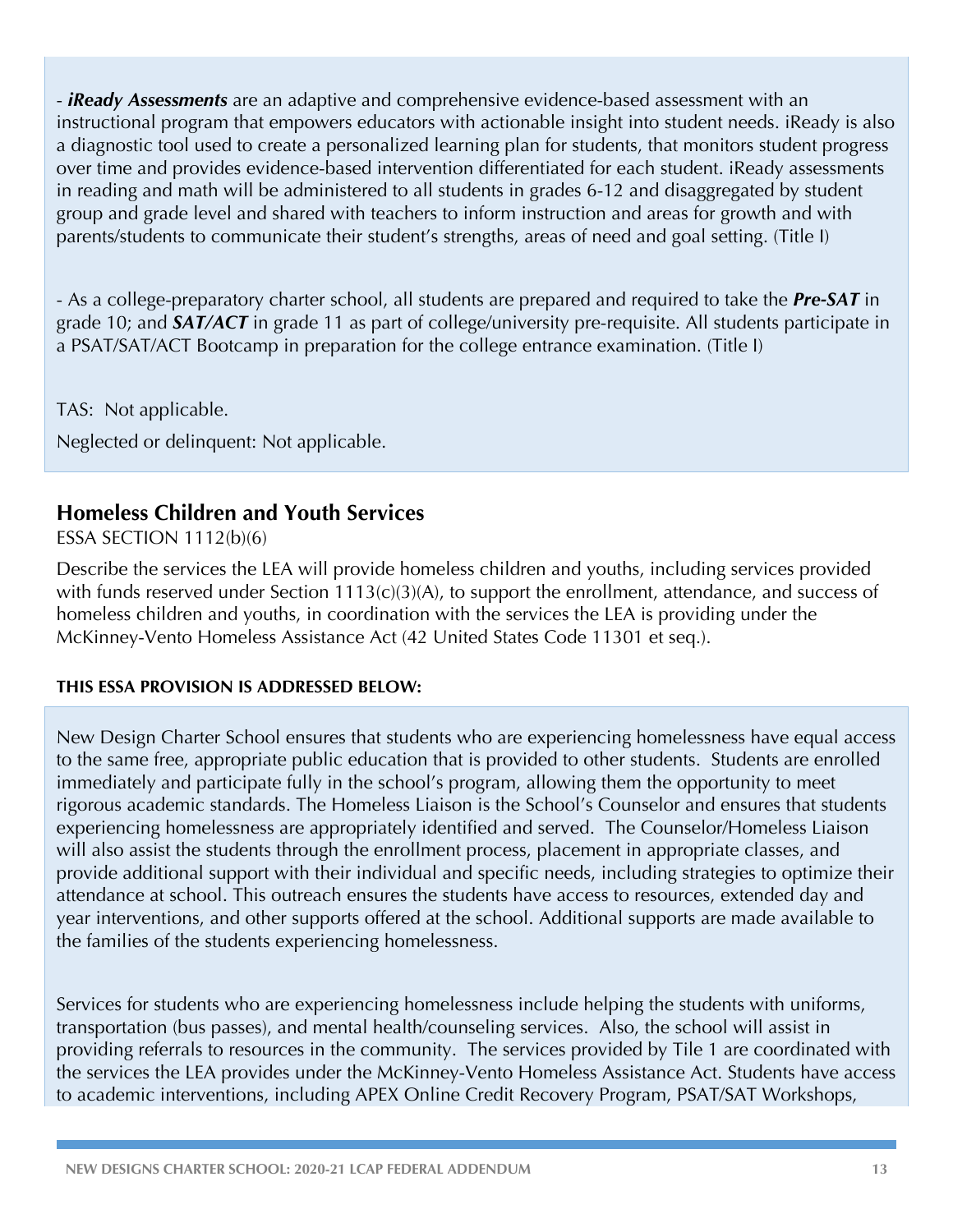Summer Program, Intersession, and access to web-based intervention programs (Achieve 3000 for EL, iReady Reading/Math, and Study Island).

Students who are experiencing homelessness have access to all the same supports as all students at the school. This includes instructional materials and interventions, counseling, 1:1 student to laptop ratio, and support for behavior or social/emotional issues.

### **Student Transitions**

ESSA SECTIONS 1112(b)(8) and 1112(b)(10) (A–B)

Describe, if applicable, how the LEA will support, coordinate, and integrate services provided under this part with early childhood education programs at the LEA or individual school level, including plans for the transition of participants in such programs to local elementary school programs.

Describe, if applicable, how the LEA will implement strategies to facilitate effective transitions for students from middle grades to high school and from high school to postsecondary education including:

- (A) through coordination with institutions of higher education, employers, and other local partners; and
- (B) through increased student access to early college high school or dual or concurrent enrollment opportunities, or career counseling to identify student interests and skills.

### **THIS ESSA PROVISION IS ADDRESSED BELOW:**

Not applicable.

## **Additional Information Regarding Use of Funds Under this Part**

ESSA SECTION 1112(b)(13) (A–B)

Provide any other information on how the LEA proposes to use funds to meet the purposes of this part, and that the LEA determines appropriate to provide, which may include how the LEA will:

- (A) assist schools in identifying and serving gifted and talented students; and
- (B) assist schools in developing effective school library programs to provide students an opportunity to develop digital literacy skills and improve academic achievement.

#### **THIS ESSA PROVISION IS ADDRESSED BELOW:**

No additional information.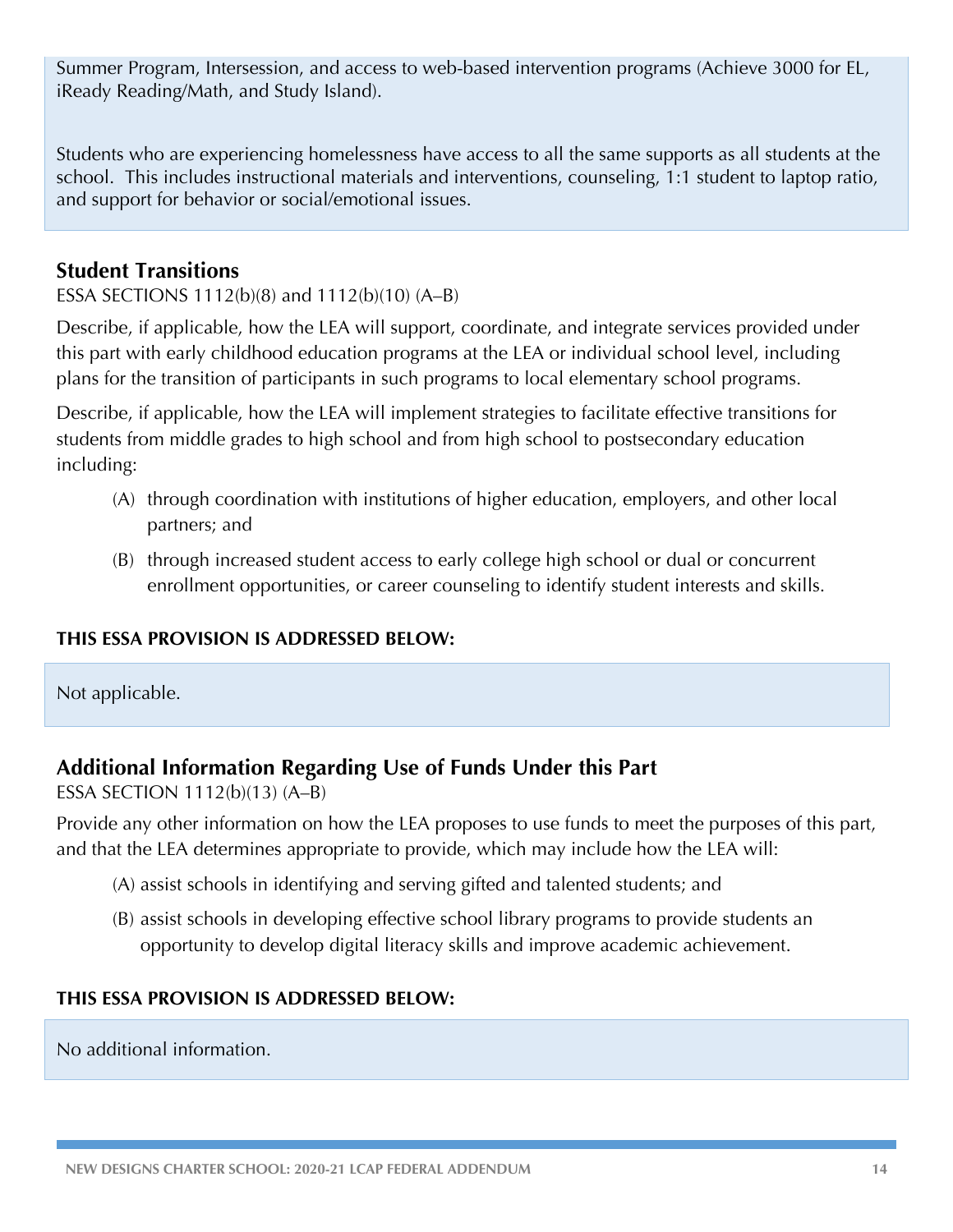## **TITLE I, PART D**

### **Description of Program**

ESSA SECTION 1423(1)

Provide a description of the program to be assisted [by Title I, Part D].

#### **THIS ESSA PROVISION IS ADDRESSED BELOW:**

Not applicable to charter schools.

### **Formal Agreements**

ESSA SECTION 1423(2)

Provide a description of formal agreements, regarding the program to be assisted, between the

- (A) LEA; and
- (B) correctional facilities and alternative school programs serving children and youth involved with the juvenile justice system, including such facilities operated by the Secretary of the Interior and Indian tribes.

#### **THIS ESSA PROVISION IS ADDRESSED BELOW:**

Not applicable to charter schools.

### **Comparable Education Program**

ESSA SECTION 1423(3)

As appropriate, provide a description of how participating schools will coordinate with facilities working with delinquent children and youth to ensure that such children and youth are participating in an education program comparable to one operating in the local school such youth would attend**.**

#### **THIS ESSA PROVISION IS ADDRESSED BELOW:**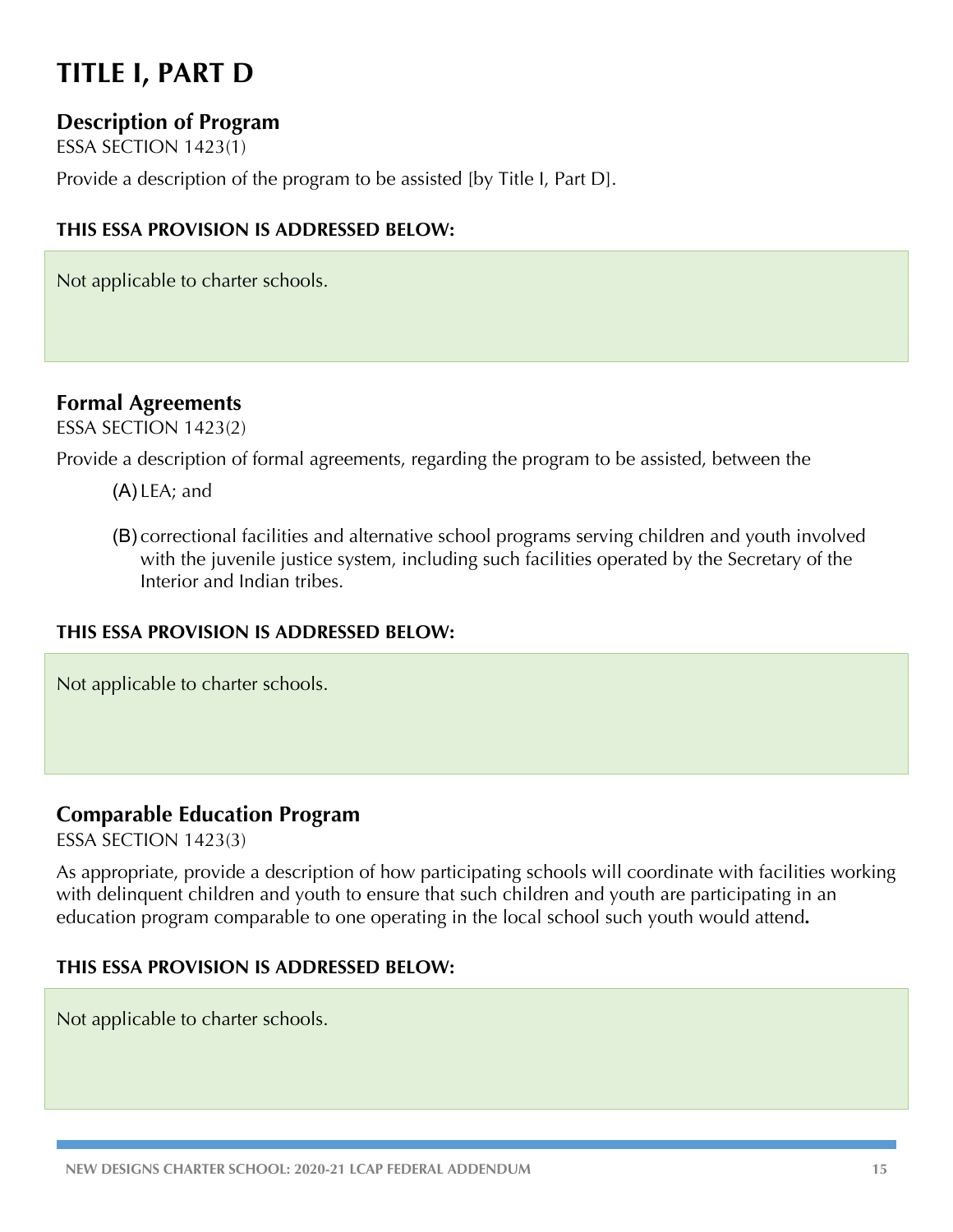### **Successful Transitions**

ESSA SECTION 1423(4)

Provide a description of the program operated by participating schools to facilitate the successful transition of children and youth returning from correctional facilities and, as appropriate, the types of services that such schools will provide such children and youth and other at-risk children and youth.

#### **THIS ESSA PROVISION IS ADDRESSED BELOW:**

Not applicable to charter schools.

### **Educational Needs**

ESSA SECTION 1423(5)

Provide a description of the characteristics (including learning difficulties, substance abuse problems, and other special needs) of the children and youth who will be returning from correctional facilities and, as appropriate, other at-risk children and youth expected to be served by the program, and a description of how the school will coordinate existing educational programs to meet the unique educational needs of such children and youth.

#### **THIS ESSA PROVISION IS ADDRESSED BELOW:**

Not applicable to charter schools.

### **Social, Health, and Other Services**

ESSA SECTION 1423(6)

As appropriate, provide a description of how schools will coordinate with existing social, health, and other services to meet the needs of students returning from correctional facilities, at-risk children or youth, and other participating children or youth, including prenatal health care and nutrition services related to the health of the parent and the child or youth, parenting and child development classes, child care, targeted reentry and outreach programs, referrals to community resources, and scheduling flexibility.

#### **THIS ESSA PROVISION IS ADDRESSED BELOW:**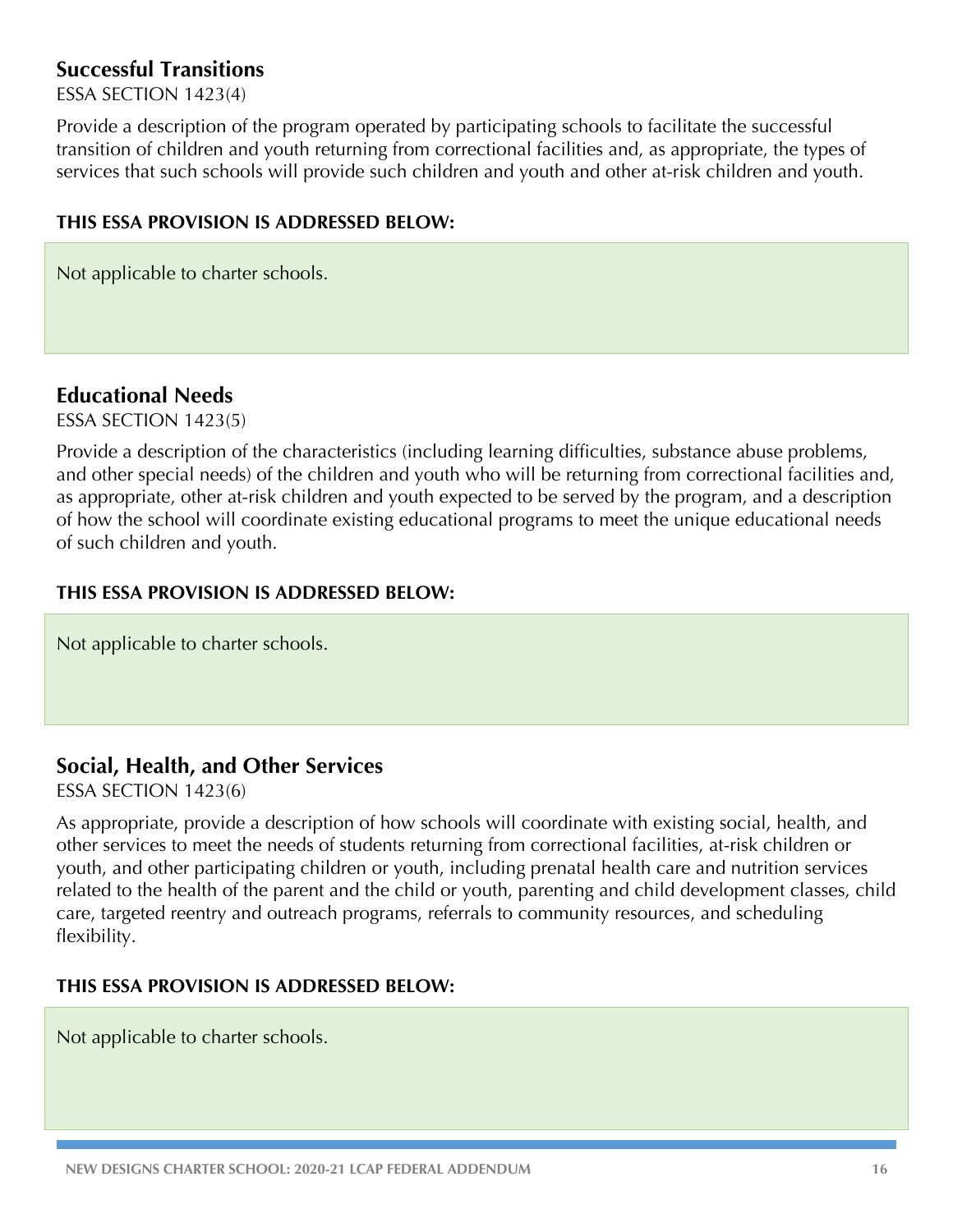### **Postsecondary and Workforce Partnerships**

ESSA SECTION 1423(7)

As appropriate, provide a description of any partnerships with institutions of higher education or local businesses to facilitate postsecondary and workforce success for children and youth returning from correctional facilities, such as through participation in credit-bearing coursework while in secondary school, enrollment in postsecondary education, participation in career and technical education programming, and mentoring services for participating students.

#### **THIS ESSA PROVISION IS ADDRESSED BELOW:**

Not applicable to charter schools.

#### **Parent and Family Involvement**

ESSA SECTION 1423(8)

As appropriate, provide a description of how the program will involve parents and family members in efforts to improve the educational achievement of their children, assist in dropout prevention activities, and prevent the involvement of their children in delinquent activities.

#### **THIS ESSA PROVISION IS ADDRESSED BELOW:**

Not applicable to charter schools.

### **Program Coordination**

ESSA SECTION 1423(9–10)

Provide a description of how the program under this subpart will be coordinated with other Federal, State, and local programs, such as programs under title I of the Workforce Innovation and Opportunity Act and career and technical education programs serving at-risk children and youth.

Include how the program will be coordinated with programs operated under the Juvenile Justice and Delinquency Prevention Act of 1974 and other comparable programs, if applicable.

#### **THIS ESSA PROVISION IS ADDRESSED BELOW:**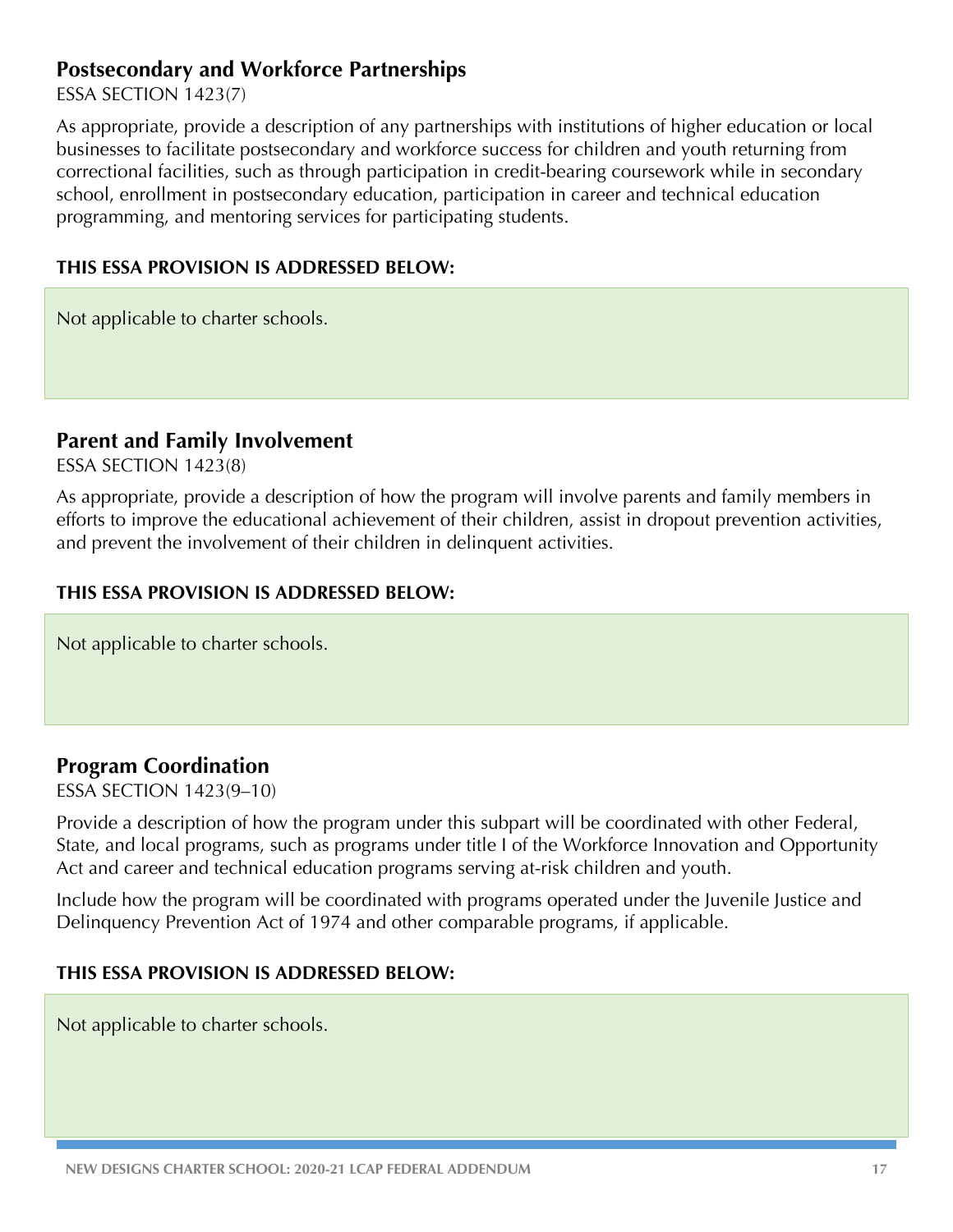### **Probation Officer Coordination**

ESSA SECTION 1423(11)

As appropriate, provide a description of how schools will work with probation officers to assist in meeting the needs of children and youth returning from correctional facilities.

#### **THIS ESSA PROVISION IS ADDRESSED BELOW:**

Not applicable to charter schools.

#### **Individualized Education Program Awareness**

ESSA SECTION 1423(12)

Provide a description of the efforts participating schools will make to ensure correctional facilities working with children and youth are aware of a child's or youth's existing individualized education program.

#### **THIS ESSA PROVISION IS ADDRESSED BELOW:**

Not applicable to charter schools.

### **Alternative Placements**

ESSA SECTIONS 1423(13)

As appropriate, provide a description of the steps participating schools will take to find alternative placements for children and youth interested in continuing their education but unable to participate in a traditional public school program.

#### **THIS ESSA PROVISION IS ADDRESSED BELOW:**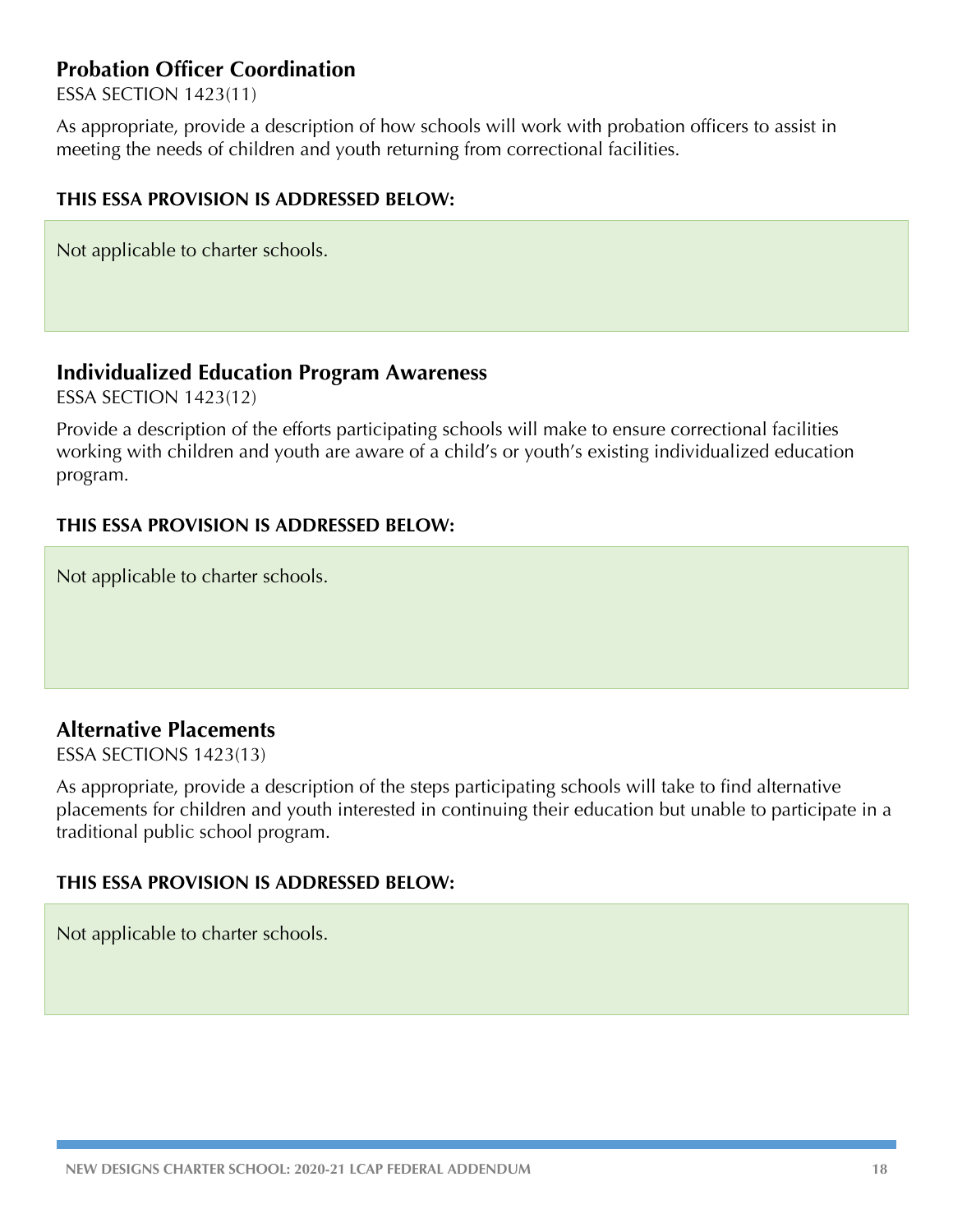## **TITLE II, PART A**

### **Professional Growth and Improvement**

ESSA SECTION 2102(b)(2)(B)

Provide a description of the LEA's systems of professional growth and improvement, such as induction for teachers, principals, or other school leaders and opportunities for building the capacity of teachers and opportunities to develop meaningful teacher leadership.

#### **THIS ESSA PROVISION IS ADDRESSED BELOW:**

New Designs Charter School shall ensure that all teachers are appropriately assigned and fully credentialed in accordance with applicable state requirements for certificated employment.

Professional development will be provided for all staff to ensure that staff is fully equipped to meet the needs of our students through a California State Standards-aligned curriculum.

As part of the school's Comprehensive Needs Assessment and WASC Accreditation Continuous Improvement Cycle, LCAP Goals, educational program, CA Schools Dashboard, and findings from multiple forms of data including classroom observations, student achievement data and input/feedback from our staff, students, and teachers.

New Designs Charter School provides robust research and evidence-based professional development program for its staff that is ongoing throughout the year as outlined in our school's LCAP Goal #2.

Building upon this spring work, the goals of professional learning for school leaders and teachers to support effective delivery of distance learning are:

1. All school leaders/teachers will engage in professional learning focused on understanding the state standards and how to plan and deliver lessons using the Universal Design for Learning framework (UDL) for in-person, virtual and blended learning environments. To achieve a guaranteed and viable curriculum, leaders and teachers will adhere to the new scope and sequence for math and ELA.

2. All school leaders/teachers will use data (short, medium and long-term cycles) to inform and drive instruction (in person, virtual or blended) in support of an effective MTSS framework.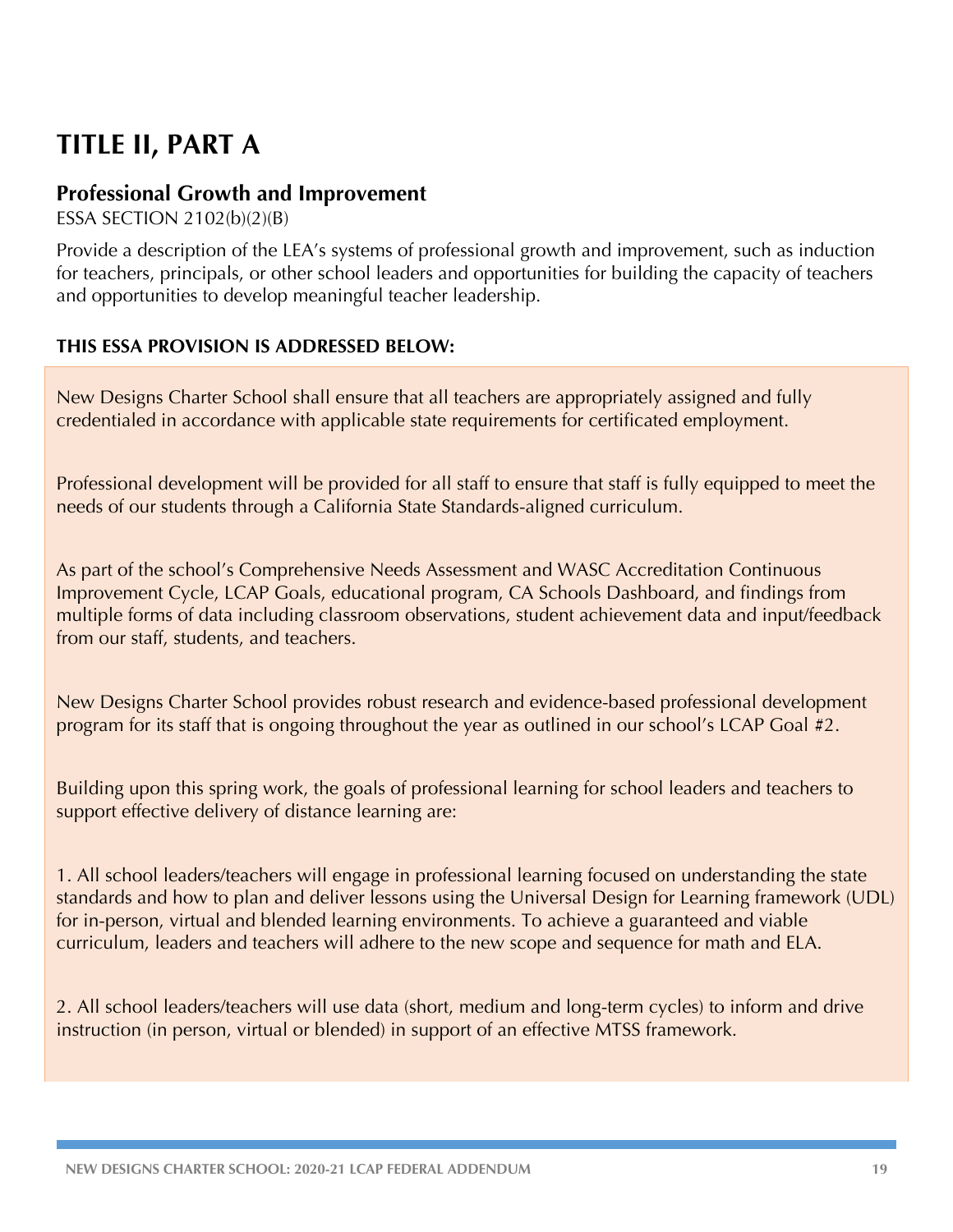3. All school leaders/teachers will effectively engage all students in learning, in either a virtual, inperson or blended learning environment, by intentionally incorporating culturally relevant content and social emotional supports,

4. All school leaders/teachers will effectively engage parents and families as partners in their students' learning.

August 2020. The expected time for self-paced training is approximately up to six (6) hours but may vary depending on familiarity with Google Classroom. This module was also provided in spring 2020 for completion on a voluntary basis.

- Ongoing professional learning throughout the year to support achievement of school goals within the School Plan for Student Achievement (SPSA) and use of improvement science to improve outcomes for all students.

Overall, the NDCS's professional learning for delivering instruction in a distance learning environment will focus on the use of Universal Design for Learning (UDL) to integrate the following:

- Meeting the needs of ALL students, explicitly students with disabilities, English Learners, and gifted students.
- Using necessary technology tools, such as Google Classroom
- Integrated and Designated ELD
- Culturally Responsive Teaching and Learning / Anti-racist Teaching
- Social Emotional Learning (SEL) and Restorative practices
- Use of data to drive instruction (short, medium, and long-term cycles)
- Assessment, Feedback, and Grading Practices
- Use of priority standards and the district's Scope and Sequence documents

In addition, as a result of the attendance and student participation requirements per SB98, our teachers will receive the following additional training:

- PowerSchool SIS: SB98 Attendance Reporting & Documentation
- SB98 Attendance and Participation Requirements: Certifying Time Value

To further support the distance learning program, including technology support, staff will be provided access to and/or participate in ongoing professional learning in the following areas:

- 1. Implementation of Universal Design for Learning (UDL) practices
- 2. Use of Google Classroom as the Learning Management System for a virtual/blended environment
- 3. Administration of NDCS common assessments and use of resulting data to drive instruction, including the use of the Illuminate system to administer/build assessments
- 4. Monitoring student engagement, participation, and progress
	- a. Zoom trainings on new attendance and engagement processes for attendance staff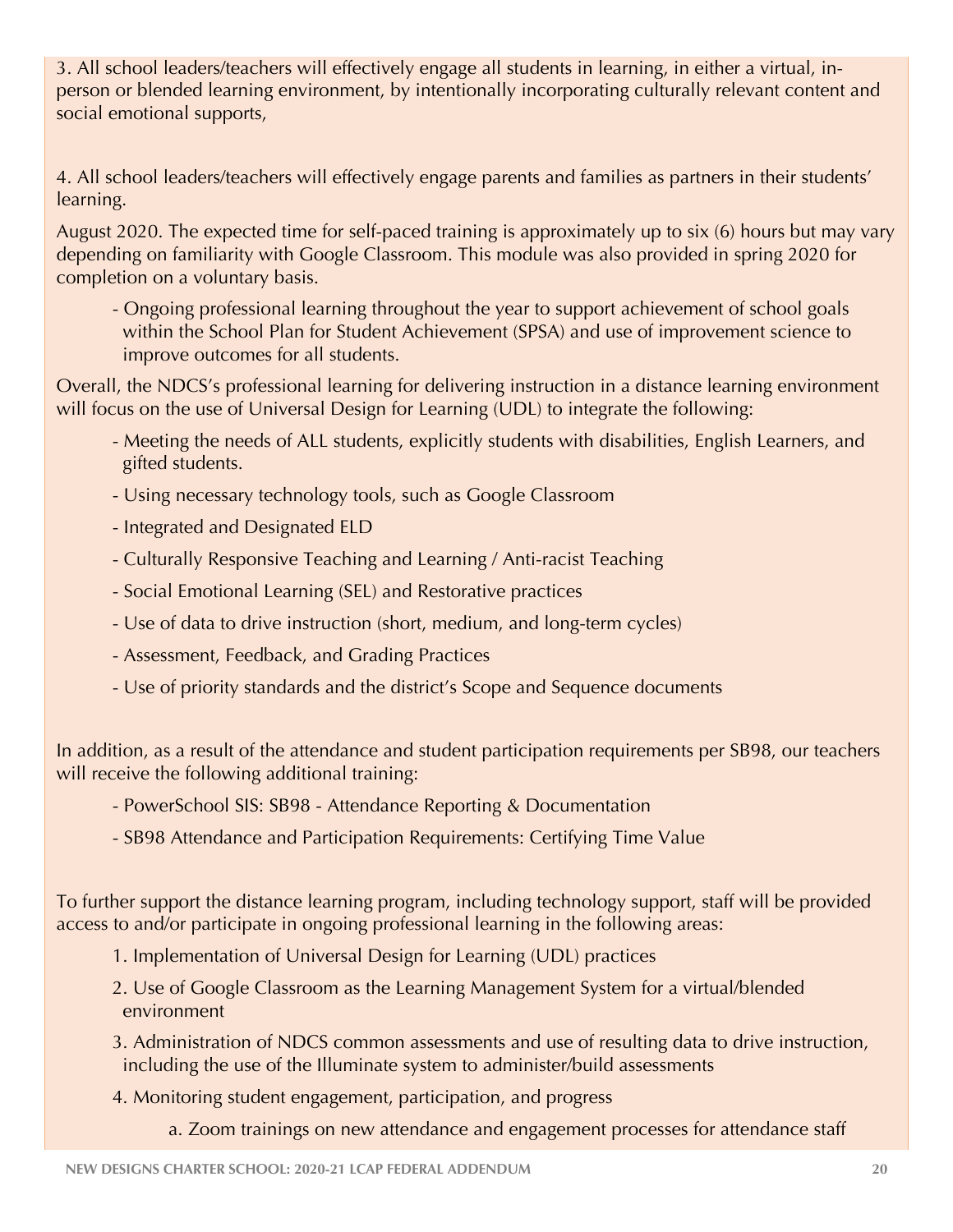- b. Administrator professional learning on new attendance and engagement expectations
- 5. Compilation and use of a bank of exemplary lessons produced by teachers, for teachers, at each grade level and content area

Essential learning for Substitute Teachers will include the use of instructional technology (Google Classroom, Zoom) and strategies for teaching in a virtual environment. Existing professional learning opportunities that will continue to serve critical roles in supporting the distance learning program include teacher collaboration time and feedback from principals.

All teachers participated in 4-weeks (of intensive summer professional development prior to the start of the 2020-21 school year, weekly professional development during the academic year; for all teachers focused on data analysis of student work and assessment; and developing plans to improve student achievement across all student groups, and accelerate student learning, during the academic year.

### **Prioritizing Funding**

ESSA SECTION 2102(b)(2)(C)

Provide a description of how the LEA will prioritize funds to schools served by the agency that are implementing comprehensive support and improvement activities and targeted support and improvement activities under Section 1111(d) and have the highest percentage of children counted under Section 1124(c).

#### **THIS ESSA PROVISION IS ADDRESSED BELOW:**

New Designs Charter School is a single school charter and not identified for CSI/TSI so this provision does not apply.

In the future, if New Designs Charter School were to be identified for comprehensive support and improvement or targeted support and improvement we would prioritize our Title II funds to provide professional development in support of strategies, identified through data and root cause analysis, which are focused on addressing the needs that triggered the identification. All stakeholders (teachers, administrators, classified staff, students and families would be involved in this improvement process through ELAC, staff meetings, and surveys. The implementation would be monitored and evaluated quarterly, as part of the continuous improvement process to determine the effectiveness or needed revisions. The focused activities and results would be included in the LCAP and communicated through the LCAP process to all stakeholders, including ELAC.

## **Data and Ongoing Consultation to Support Continuous Improvement**

ESSA SECTION 2102(b)(2)(D)

Provide a description of how the LEA will use data and ongoing consultation described in Section 2102(b)(3) to continually update and improve activities supported under this part.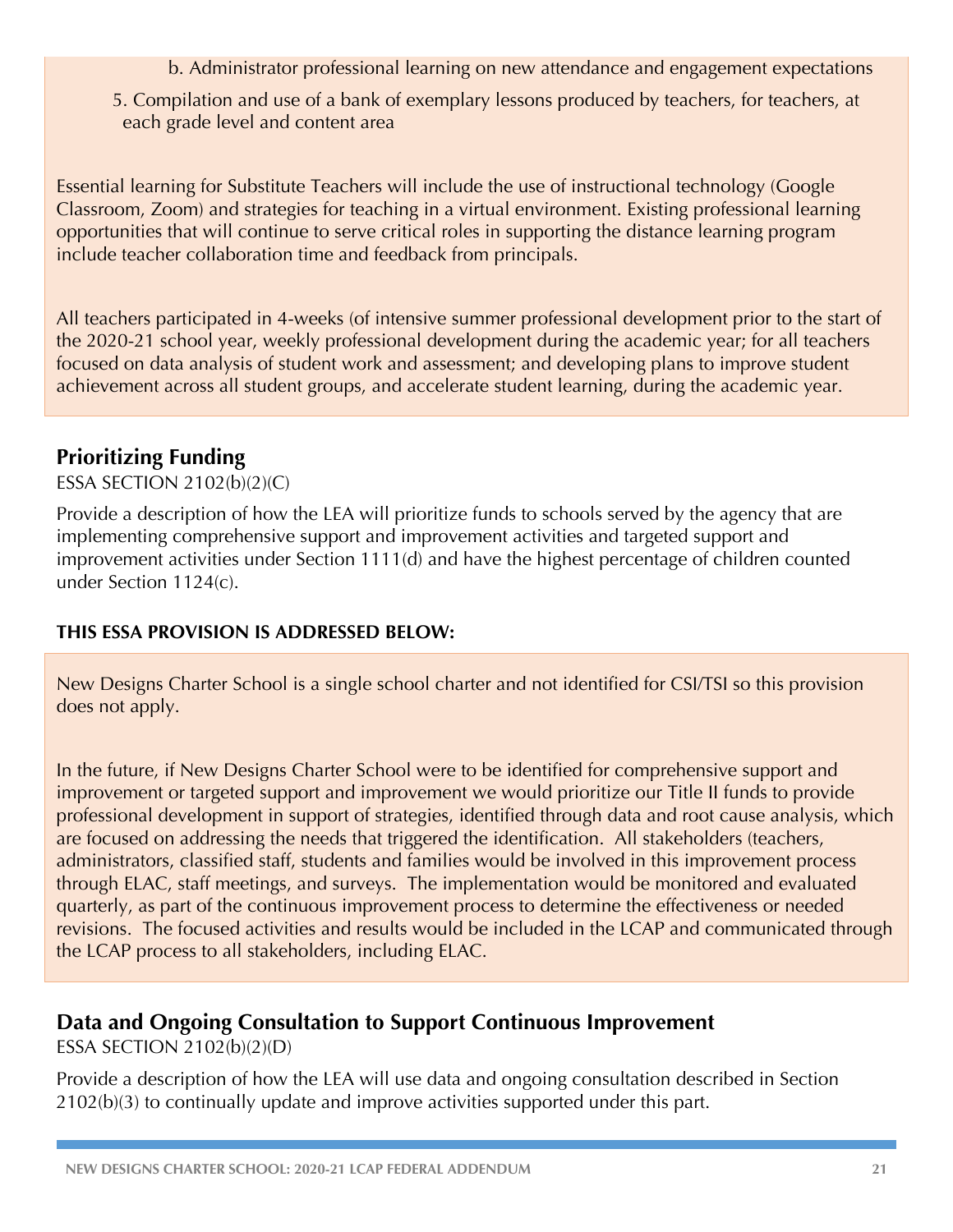The data from the California School Dashboard & LCAP Annual Measurable Outcomes provides the starting point for New Designs Charter School to determine their needs and priorities. Data analysis and needs assessment is augmented by input from stakeholders and local interim/benchmark assessments (iReady ELA/Math, Achieve 3000, Study Island, PowerSchool Assessments, PSAT, SAT) and surveys. Some of the interim assessments used are Writing Performance Tasks: English, iReady ELA/Math, Achieve 3000, Study Island, Formative & Summative Assessments, school climate data, and survey data. The leadership presents data reports regularly to the Board of Directors at public meetings that include an assessment of the impact of the professional development on actions/services and on the progress toward meeting LCAP goals and student outcomes.

New Designs Charter School believes in a shared decision-making approach when it comes to important, school-wide decisions. At a high level, the Governing Board, and Administrative Team are tasked with ensuring resources are aligned with the school's mission, vision, schoolwide learner outcomes, WASC Critical Learner Needs, Comprehensive Needs Assessment, our LCAP, College & Career Preparation, and our school's rigorous graduation requirements.

The analysis of the current Dashboard and other data showed the greatest area of academic need is to improve the success of all students with Chronic Absenteeism (Blue), Graduation rate (Green); College/Career Indicator (Blue) and Suspension Rate (Blue), ELA (Orange), and Math (Orange). To address the needs our school has invested in significant professional development to improve the delivery of instruction, build teacher capacity, and improve student academic outcomes.

The success of Professional Learning is ultimately judged by the success of the students, as reflected on the CA Schools Dashboard and our school's LCAP Annual Measurable Outcomes (AMO) so improvement in student outcomes will be one of the measures of the effectiveness of the Professional Learning activities. However, other qualitative measures, such as teacher feedback on both the PD sessions and the ability to implement the strategies taught in the classroom will also be considered. The qualitative measures will also include observations of the Professional Development itself, and of the implementation in the classroom, by the school Principal.

The engagement of stakeholders is critical to the school's decisions regarding expenditures of LCFF and federal funds, including funding for professional development. This process includes teachers (including special education and EL), classified staff, students, parents, community and Board members in the data analysis, in developing growth targets, and in reflecting on what is working and where further support is needed. Anecdotal data, such as feedback from classroom visits by the Principal or coaches are also included in determining the impact of Professional Learning. The LCAP stakeholder engagement process is combined with input from ELAC and SSC, as well as survey results to ensure all voices are heard.

New Designs Charter School has adopted the Danielson Framework for teaching, used by administrators during classroom observations. The framework outlines a three-step process used by our Administrative team. Each classroom observations starts with a pre-observation conference, an actual observation, and a post-conference observation. The duration of informal classroom observations range between 15 - 20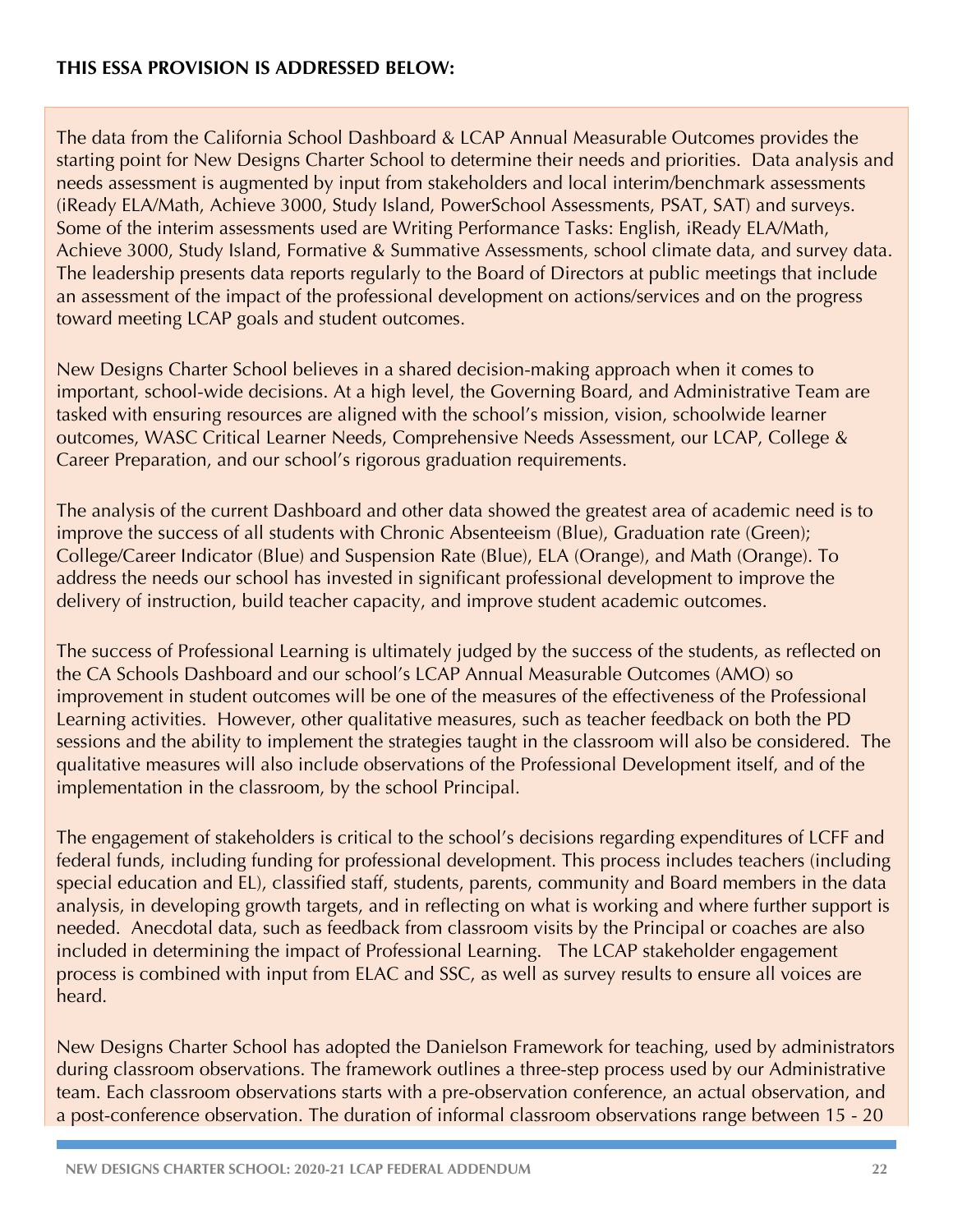minutes, followed by a post-observation conference that takes place shortly after. Teachers receive immediate constructive feedback, and are provided resources to refine their practice, that will impact student involvement and achievement.

Classrooms are visited by a variety of people multiple times throughout the school year. The CEO, the principal, the Assistant Principal, the Deans, the EL Coordinator, and Department Chairs, conduct classroom observations multiple times annually. The principal and the assistant principals conduct both formal and informal observations throughout the year. Informal observations are conducted weekly, and formal observations are conducted in various classrooms one to two times per year.

Teachers also conduct peer observations to learn from their colleagues, including mentor teachers who model lessons. These observations enable teachers to collaborate, observe, and reflect on lessons as part of their professional development plan to learn about best practices that will impact student achievement.

To address the academic needs the school will *use Title II Funds to fund the following actions* as outlined in the school's 2020-21 SPSA:

- All teachers will participate in **professional development** led by the Los Angeles County Office of Education (LACOE) on *evidence-based instructional strategies for English Learners*, and to strengthen the delivery of integrated and designated ELD.

- New Designs Charter School will support teachers participating in *high quality educator induction programs* (BTSA Induction program), certification program aligned with challenging state academic standards) evidence-based and are designed to improve classroom instruction and student learning and achievement as well as increase the retention of effective teachers. (ESEA sections 2101(c)(4)(B)(vii)(III) and  $2103(b)(3)(B)(iv)$ 

- New Designs Charter School has implemented the *Danielson's Framework* for teacher evaluations and utilizes the evaluation software (subscription cost).

- *Department Chairs receive a stipend* for collaborative planning, conducting peer observations, developing pacing guides, and support teachers with schoolwide initiatives to improve student academic outcomes.

- Consultant will provide high quality intensive *professional development* to administrators, and teachers that is classroom-focused, data-driven to improve *classroom management*. (Title II)

- All teachers will participate in high quality job-embedded, classroom-focused *professional development* led by **LACOE Department** leads English Language Arts, Math, PBIS, and strategies for improving distance learning instruction.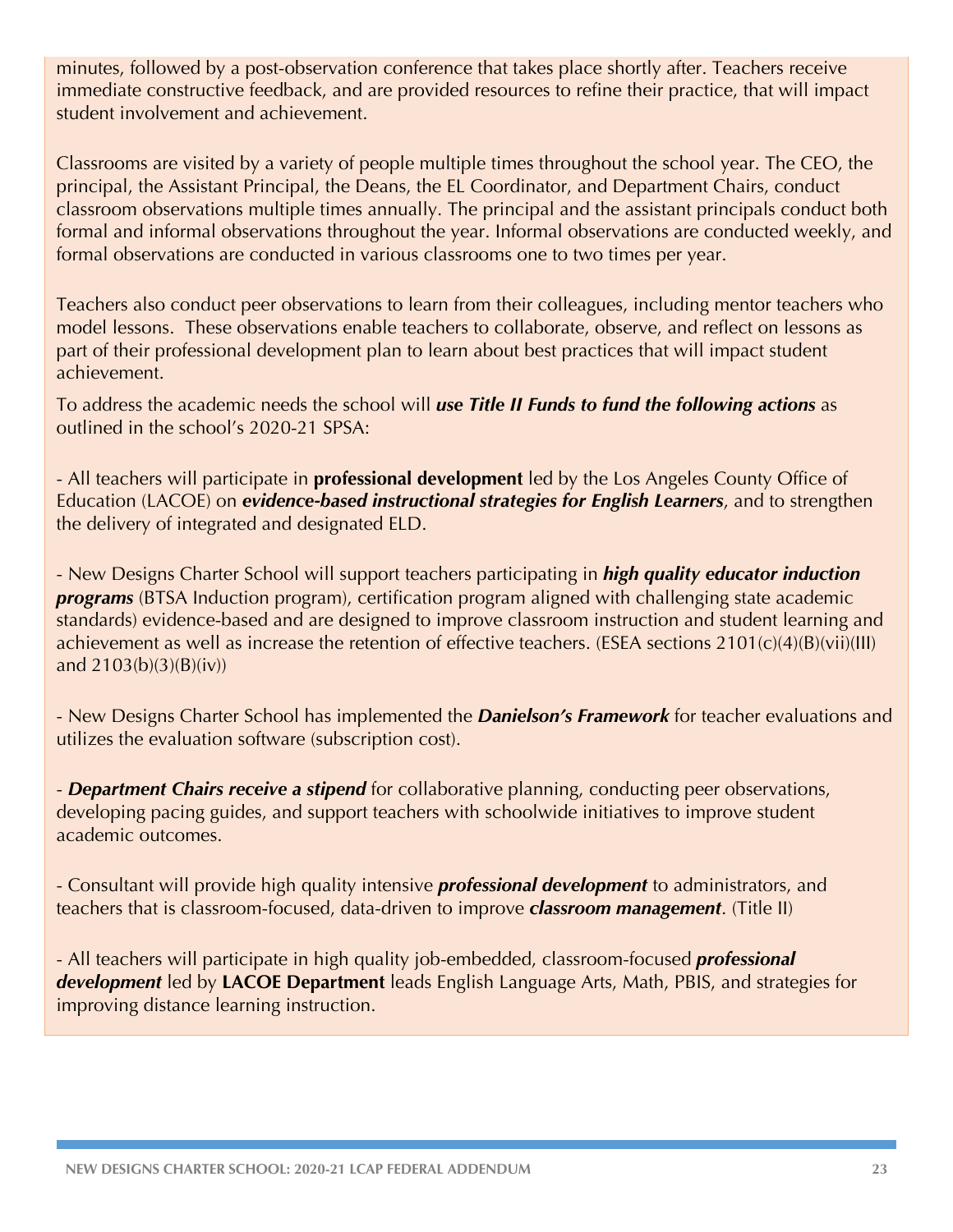## **TITLE III, PART A**

### **Title III Professional Development**

ESSA SECTION 3115(c)(2)

Describe how the eligible entity will provide effective professional development to classroom teachers, principals and other school leaders, administrators, and other school or community-based organizational personnel.

#### **THIS ESSA PROVISION IS ADDRESSED BELOW:**

New Designs Charter School does not fund Professional Development with Title III Funds; but rather utilizes other Title II Funds.

New Designs Charter provides all teachers, administrators, school leaders and paraprofessionals with coherently focused, sustainable, evidence-based, ongoing professional development to specifically address the academic needs of our English Learners (including Long-term ELs) that includes: EL Strategies; and Differentiation; and strategies to strengthen Designated and Integrated ELD. These strategies have been identified as key areas of focus for our English Learners, based on a review and analysis of assessment data, extensive research on English Learners; findings from teacher (classroom observations), and feedback from staff and our English Learner students.

Annually, our school uses multiple forms of data including state-mandated assessments (CAASPP ELA/Math, ELPAC), reclassification rates, internal/benchmark data, student work, survey findings (teacher, parent, student), findings from classroom observations, and input from stakeholders (administrators, teachers, paraprofessionals, EL Coordinator, RSP Teachers, students and parents) to identify professional development needs to design an annual Professional Development plan to improve the instruction and assessment of English Learners; support teachers in implementing curriculum, assessments, and pedagogical strategies, and including English Language Proficiency for English Learners. Professional Development is evidence-based, sustainable, and ongoing in order to ensure a positive lasting impact on the teachers' performance in the classroom with instruction.

### **Enhanced Instructional Opportunities**

ESSA SECTIONS 3115(e)(1) and 3116

Describe how the eligible entity will provide enhanced instructional opportunities for immigrant children and youth.

#### **THIS ESSA PROVISION IS ADDRESSED BELOW:**

N/A. Currently, New Designs does not have immigrant children and youth.

No Title III funds will be used.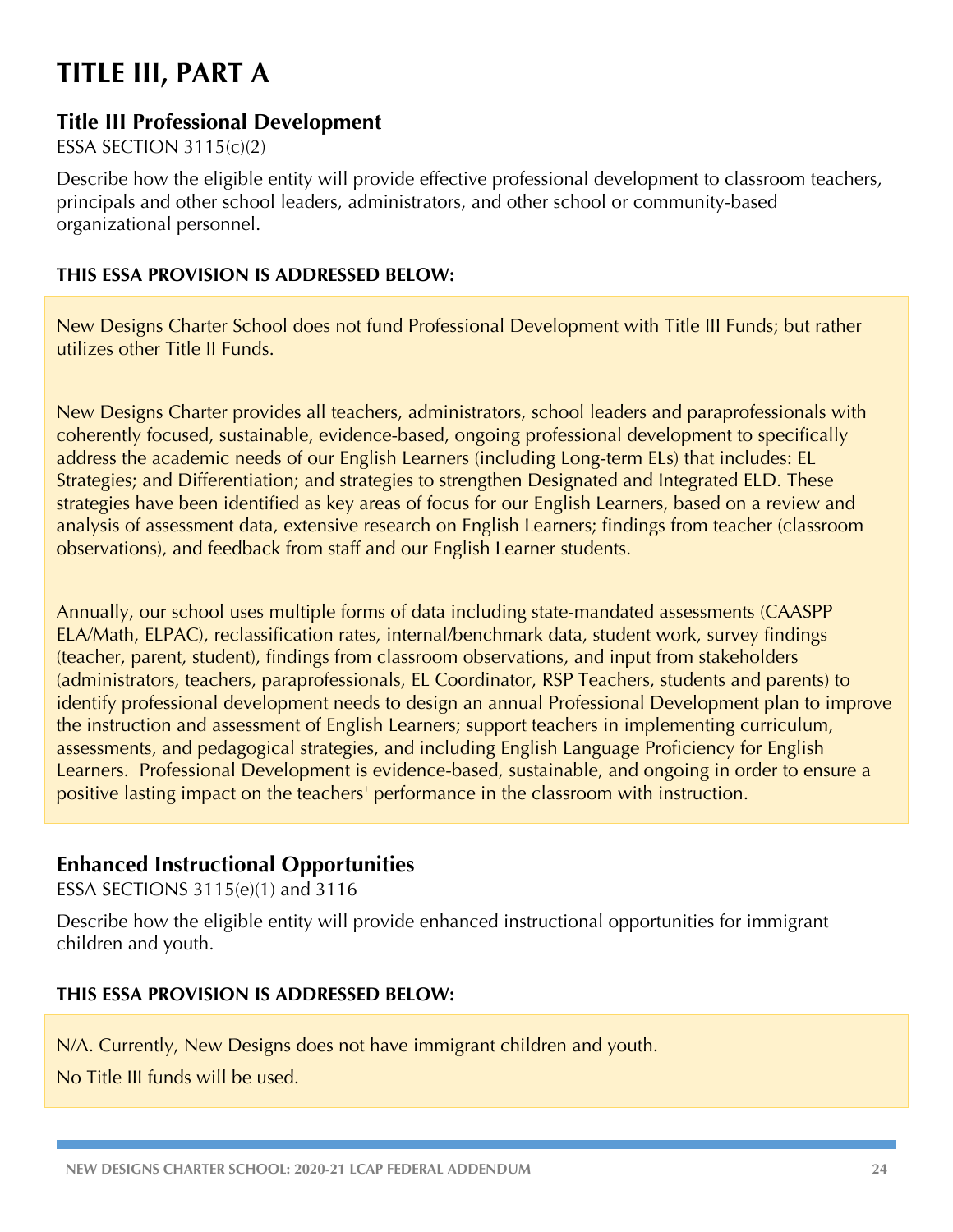### **Title III Programs and Activities**

#### ESSA SECTION 3116(b)(1)

Describe the effective programs and activities, including language instruction educational programs, proposed to be developed, implemented, and administered under the subgrant that will help English learners increase their English language proficiency and meet the challenging State academic standards.

#### **THIS ESSA PROVISION IS ADDRESSED BELOW:**

New Designs will ensure the implementation of high-quality instruction programs and will monitor English Learners in accordance with the Title III program. New Designs will provide daily instruction and support to English Learners in core curriculum classes to increase Limited English Proficient students' literacy and fluency in academic language conversations and critical thinking skills.

As a result of our annual Comprehensive Needs Assessment, our school identified the need to further academically support with supplemental services – English Learners and long-term English Learners in order to increase their English Language Proficiency and meet the challenging State academic standards.

For the 2020-21 school year *Title III Funds will be used to fund:*

- *Achieve 3000* is an evidence-based intervention with a rating of "strong" for ESSA, that has demonstrated accelerated literacy growth for students across grade levels and abilities. Continue to implement Achieve 3000 for all English learners to improve English language acquisition and accelerate reading comprehension.

All English Learners receive integrated ELD instruction across disciplines and designated ELD daily through instruction by a credentialed teacher. Annually the school's English Learner Master Plan is reviewed and revised with the input and consultation of stakeholders (administrators, teachers, EL & SPED Specialists, paraprofessionals, students and parents); in alignment with CDE guidance and requirements. Our school administers multiple forms of assessments in addition to the ELPAC, which are reviewed, and analyzed on a regular basis, to monitor the academic progress of English Learners throughout the academic school year and is shared with stakeholders (administrators, school staff, students, parents - including ELAC, and governing board), as well as reported in the school's LCAP. Findings from this data are used to assess and evaluate the effectiveness of the school's EL Program, use of Title III Funds, and other school funds, that impact EL student achievement.

### **English Proficiency and Academic Achievement**

ESSA SECTION 3116(b)(2)(A-B)

Describe how the eligible entity will ensure that elementary schools and secondary schools receiving funds under Subpart 1 assist English learners in: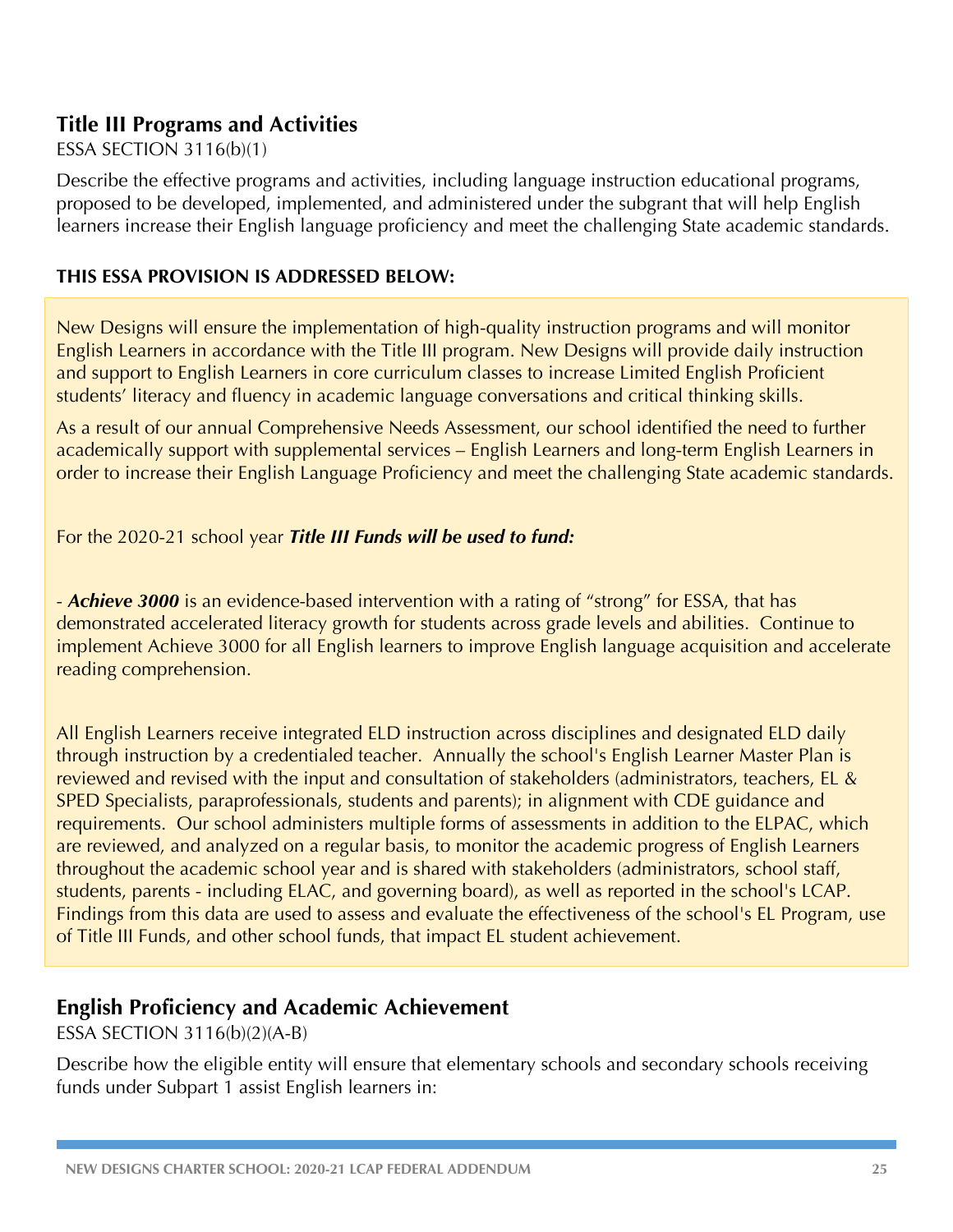- (A) achieving English proficiency based on the State's English language proficiency assessment under Section 1111(b)(2)(G), consistent with the State's long-term goals, as described in Section  $1111(c)(4)(A)(ii)$ ; and
- (B) meeting the challenging State academic standards.

#### **THIS ESSA PROVISION IS ADDRESSED BELOW:**

New Designs Charter School monitors EL progress regularly using formative and summative assessments. The assessments are used to determine students' English language proficiency in English as well as academic performance. Student data is disaggregated and reviewed by school administrators and teachers and shared with parents. ELs are expected to show one language proficiency level of growth annually as measured by the ELPAC until they reach English proficiency and then maintain level until reclassified. Data from the annual ELPAC administration is compiled to identify individual students who are not meeting this expectation, and appropriate interventions are planned and implemented. CAASPP ELA & Math results are disaggregated by student groups and grade level.

The school monitors EL students throughout the year to ensure they are progressing in English proficiency and understanding of the State academic standards. Teachers and the Leadership Team review, analyze and disaggregate student achievement data regularly. Teachers collaborate to identify students who require additional intervention/support; and those that are ready to progress to the next level and/or challenged further academically. The emphasis is on measuring growth for each student, student group and grade level and developing next steps.

New Designs Charter School currently has 14% English learners; and 7.3% LtELs.

- The Reclassification rate was 34.6% in 2019-20; and 26.2% in 2018-19
- Based on the Fall 2019 Dashboard 38.5% (Low) made progress towards English Language Proficiency on the ELPAC, as compared to the 48.3% at the state level.
- In ELA CAASPP: Current EL scored -54.8 DFS
- In Math CAASPP: Current EL scored -115.7 DFS

Reclassification criteria are based on guidelines from the California Department of Education and approved by the State Board of Education.

Students who struggle academically will have access to additional extended learning support with support provided by our teachers during after-school tutoring in ELA and ELD (for ELs). They will also benefit from the increased knowledge and skills of the teachers who will be expanding their expertise through Professional Development and Coaching. The strategies they learn will improve outcomes for English Learners in English Proficiency and in mastering academic content standards.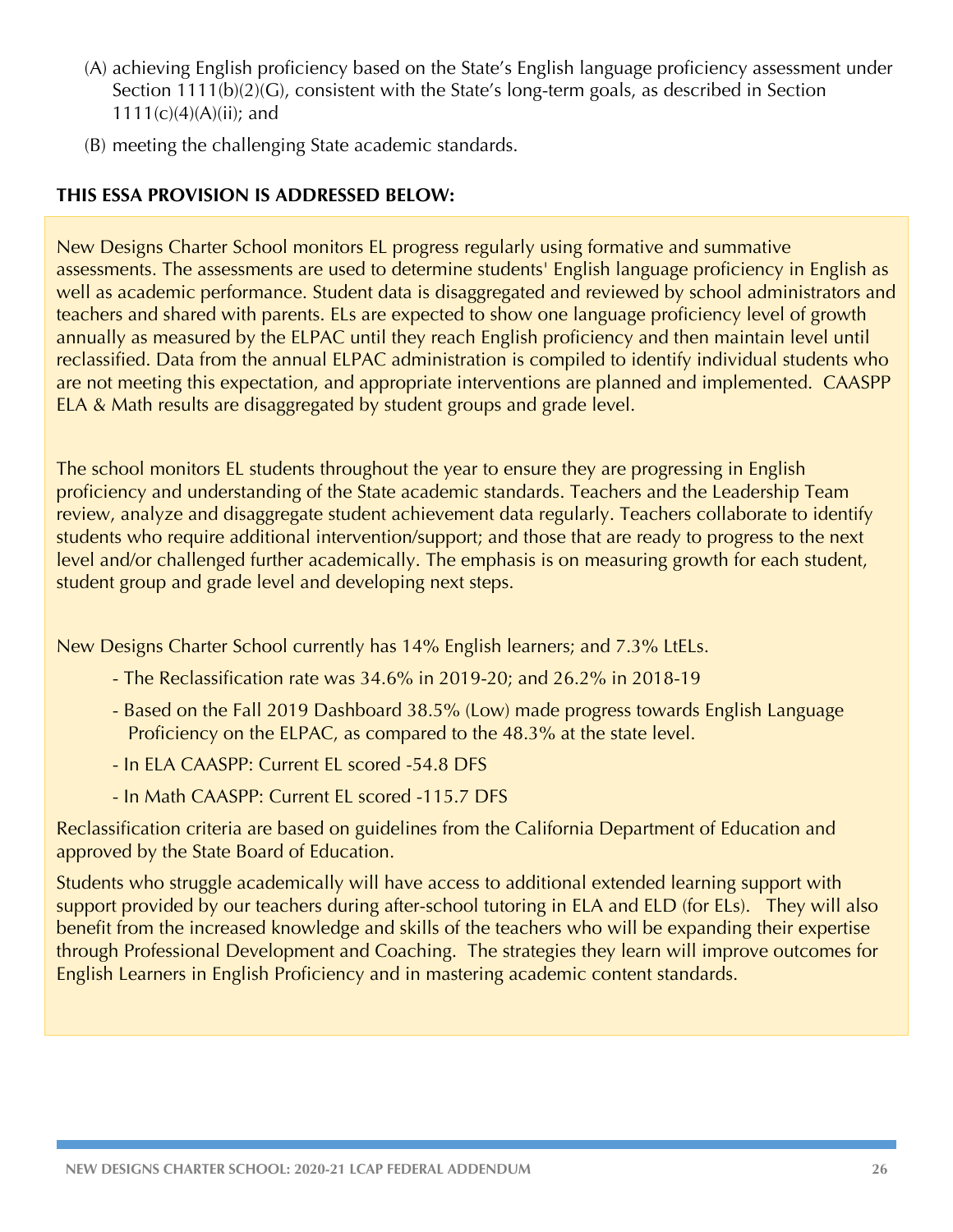## **TITLE IV, PART A**

## **Title IV, Part A Activities and Programs**

#### ESSA SECTION 4106(e)(1)

Describe the activities and programming that the LEA, or consortium of such agencies, will carry out under Subpart 1, including a description of:

- (A) any partnership with an institution of higher education, business, nonprofit organization, community-based organization, or other public or private entity with a demonstrated record of success in implementing activities under this subpart;
- (B) if applicable, how funds will be used for activities related to supporting well-rounded education under Section 4107;
- (C) if applicable, how funds will be used for activities related to supporting safe and healthy students under Section 4108;
- (D) if applicable, how funds will be used for activities related to supporting the effective use of technology in schools under Section 4109; and
- (E) the program objectives and intended outcomes for activities under Subpart 1, and how the LEA, or consortium of such agencies, will periodically evaluate the effectiveness of the activities carried out under this section based on such objectives and outcomes.

#### **THIS ESSA PROVISION IS ADDRESSED BELOW:**

New Designs Charter School plans to utilize Title IV funds on Promethean Board that will be used for live streaming instructional lessons during hybrid and distance learning so that students who receive instruction remotely (distance learning) will have access to live instruction in real-time, attended by students in in-person instruction, rather than recorded lessons (asynchronous instruction).

NDCS receives ~ \$28,576 in Title IV Allocations. Therefore, per CDE guidance - regarding the requirement of Section 4106(d) for a needs assessment - LEAs receiving an SSAE program allocation of less than \$30,000 are exempt from this requirement.

For the 2020-21 school year, NDCS has used the Learning Continuity & Attendance Plan Stakeholder Engagement Process for the development of the school's SPSA per Section 70 of SB820. As a result of SB820 and SB98, the LCAP was eliminated and charter schools that receive Title Funds are required to complete a SPSA for the 2020-21 school year to identify and report how Title Funds will be spent to support the school's goals and improve student and schoolwide outcomes. The stakeholder engagement requirements for the SPSA are the same as for the Learning Continuity & Attendance Plan per SB820.

NDCS is a charter school and is not subject to equitable services for private school requirements.